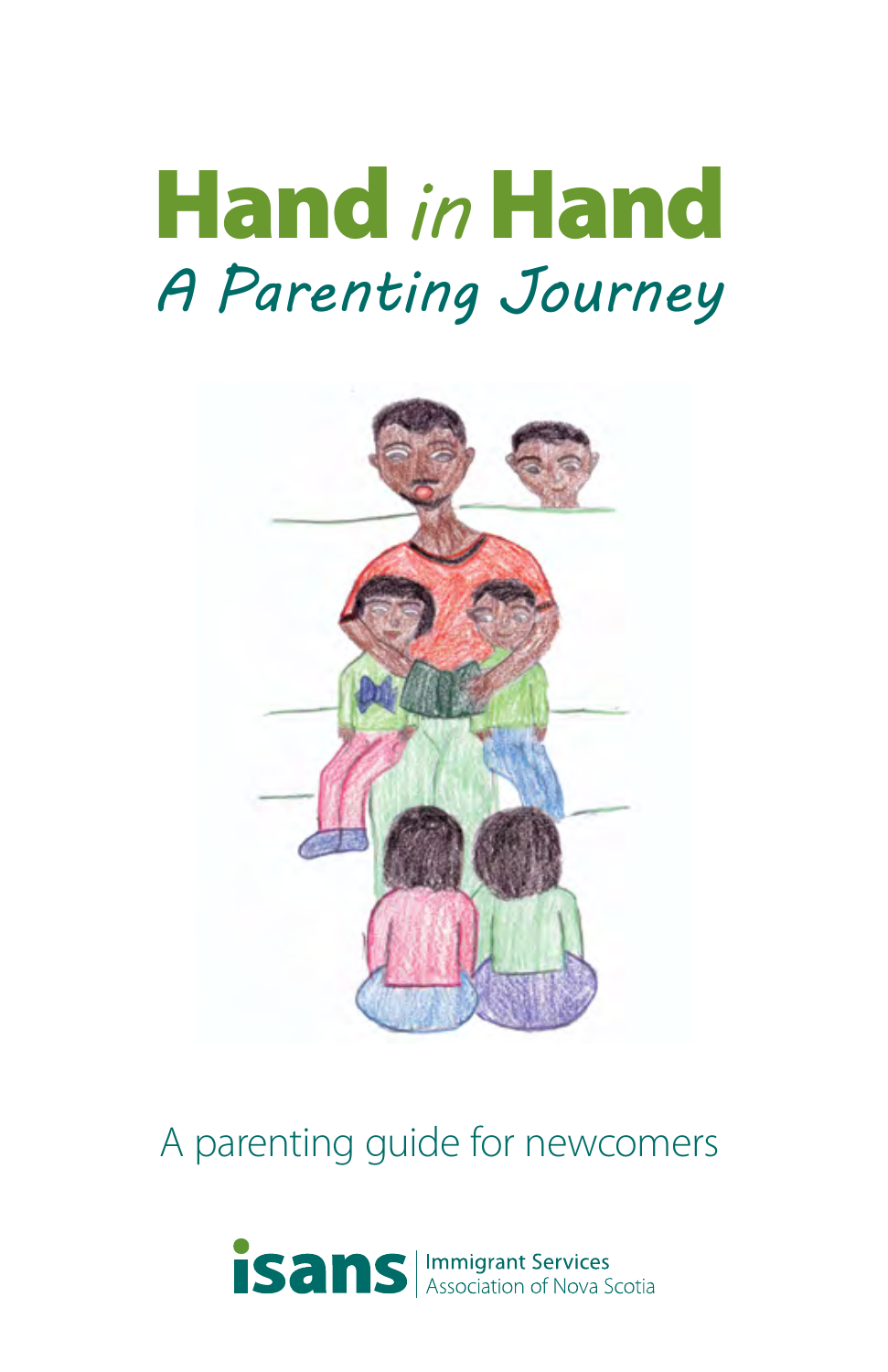# Acknowledgments

We want to extend our gratitude to the newcomer parents who opened their hearts during our workshops and shared their worries and dreams about raising their children in a new culture.

We want to thank the Canadian parents who shared their parenting journeys - helping us acknowledge what we have in common and celebrate what we can learn from our differences. Your effort and commitment to do the best for your children has provided us with the basis for this manual. We hope you have rediscovered the joy of parenting.

We also want to thank the Chebucto Family Resource Centre, Bayers Westwood Family Resource Centre, Extra Support for Parents and IWK Health Centre for their invaluable help and collaboration throughout the creation and updating of this guide. We thank you for your ongoing commitment to create services and spaces that are welcoming to newcomer parents.

*Production of the second edition of this document has been made possible by a financial contribution from Nova Scotia Office of Immigration. The views expressed herein do not necessarily represent the official policies of this department.*

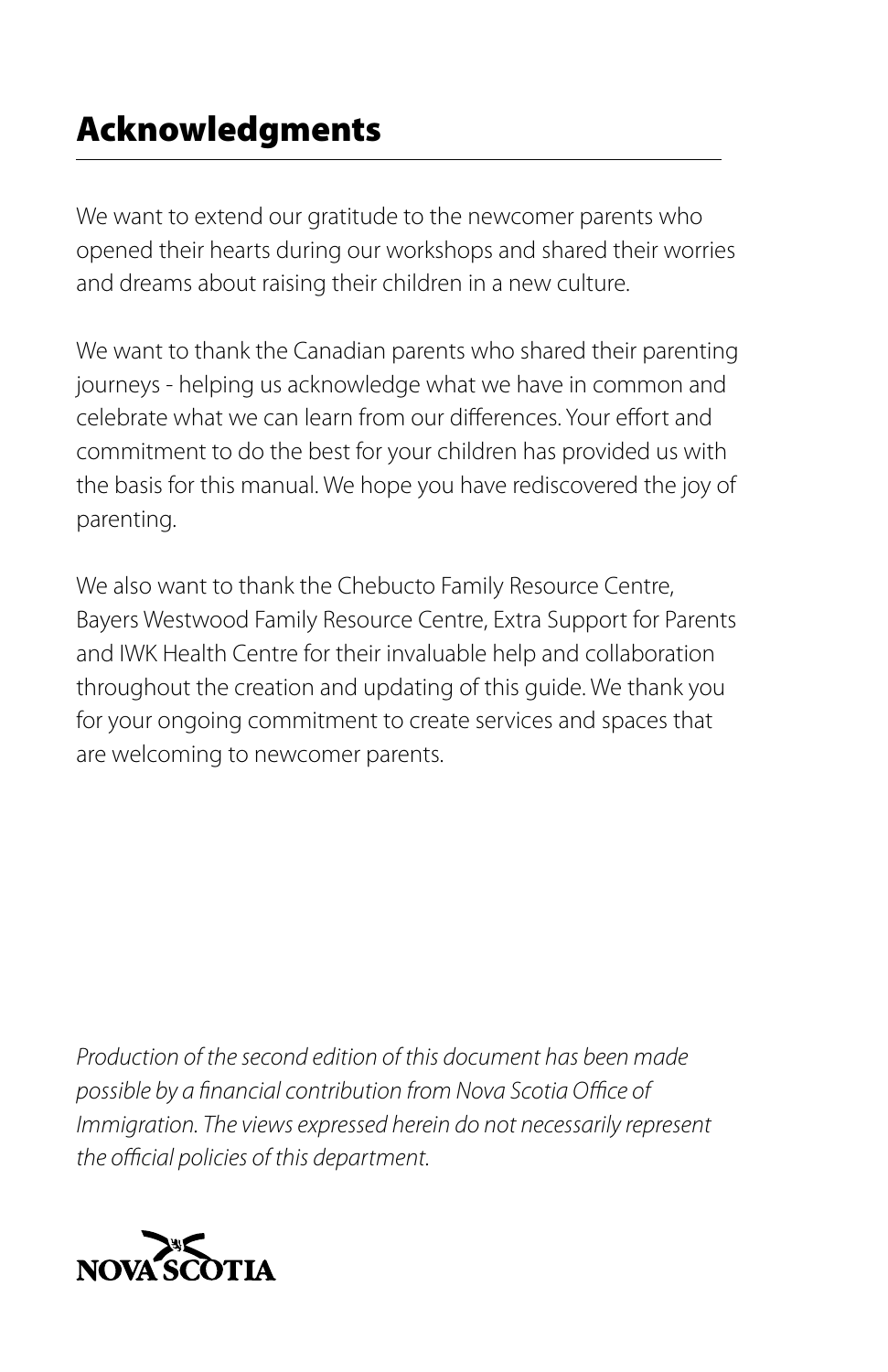# **CONTENTS**

| Who is this booklet for?                                                   | 4  |
|----------------------------------------------------------------------------|----|
| Who is a newcomer?<br>Who is mainstream Canadian?<br>Who is Canadian-born? | 6  |
| <b>Section One</b>                                                         | 7  |
| <b>Common Questions and Fears</b>                                          |    |
| <b>Section Two</b>                                                         | 17 |
| <b>Foundations for Parenting</b>                                           |    |
| <b>Section Three</b>                                                       | 24 |
| <b>Expanding your Parenting Tools</b>                                      |    |
|                                                                            |    |
| <b>Appendices</b>                                                          |    |
| <b>Appendix 1: Resources in Your Community</b>                             | 43 |
| <b>Appendix 2:</b> Children and Family Services Act                        | 51 |
| References                                                                 | 54 |
|                                                                            |    |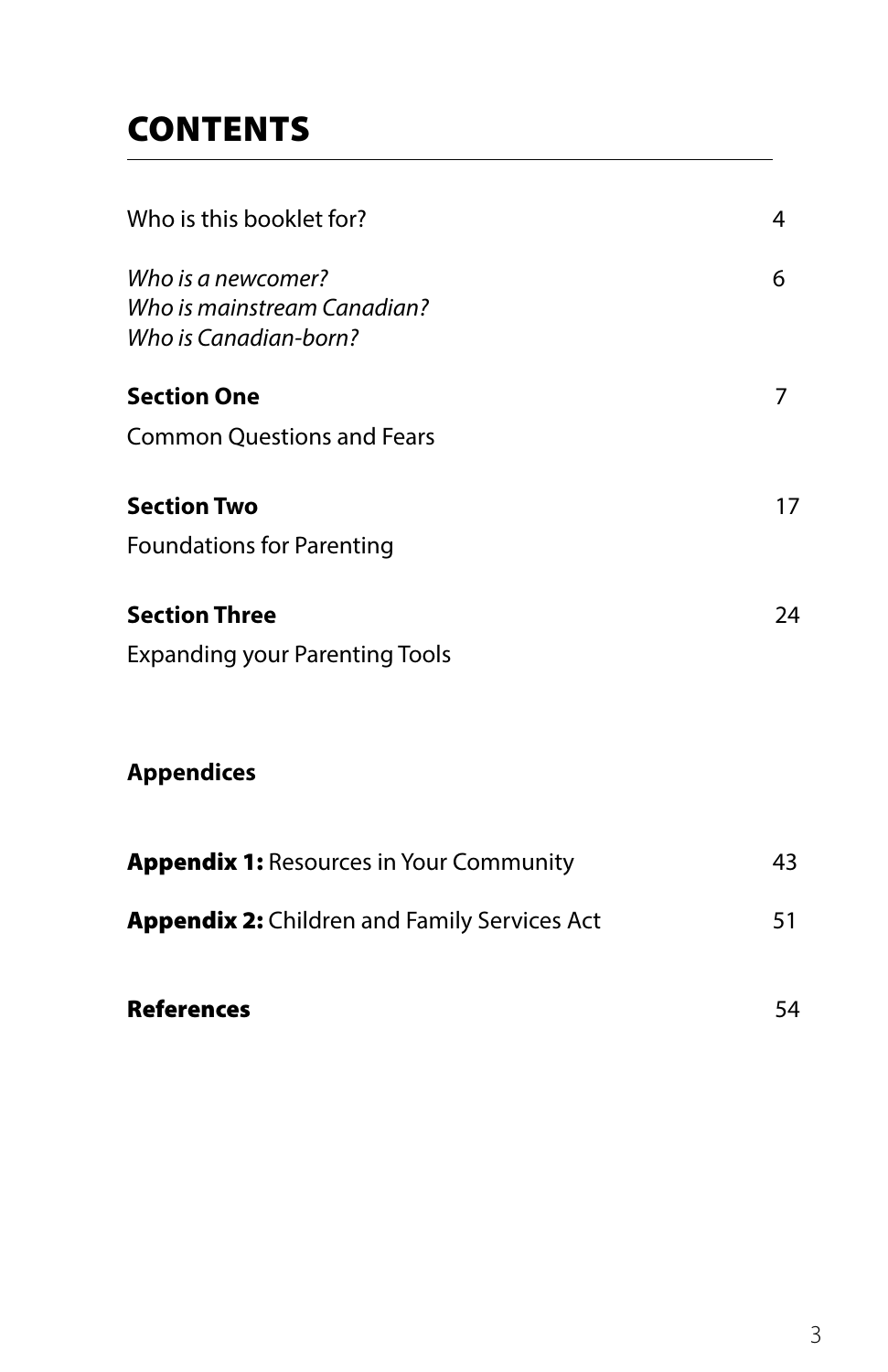# Who is this booklet for?

- Do you wonder how to raise your children in ways that fit with Canadian society, while keeping your own culture?
- Are you worried about losing control of your children?
- Do you have questions about the Canadian government's powers to take children away from their parents?
- Do you feel that it is very hard to be a parent in Canada?

If you answer "yes" to any of the above questions, this booklet is for you. In this booklet we will try to answer many of your questions. We will try to give you information you need about being a parent in Canada.

# Background Information

Immigrant Services Association of Nova Scotia (ISANS) is a leading community organization that welcomes immigrants to Nova Scotia. Working in partnership, we offer services and create opportunities to help immigrants to participate fully in Canadian life.

ISANS recognizes the key role of immigrants in Canadian society and we work with newcomers to help them build a future in Canada. We provide a wide range of services to immigrants, from refugee resettlement to professional programs, from family counselling to English in the Workplace.

ISANS was created by the merger of Metropolitan Immigrant Settlement Association (MISA) and Halifax Immigrant Learning Centre (HILC) – together we have a combined experience of over fifty years serving immigrants in Nova Scotia. ISANS is the largest immigrant-serving agency in Atlantic Canada with over 115 staff members from more than 30 countries. We offer services in an inclusive manner, respectful of, and sensitive to, diversity. We make partnership, professionalism and accountability a priority in every aspect of our work.

Over the last decade the Family Support program has offered immigrants a wide range of services to support healthy family relationships, such as:

- Individual and Family Counselling
- Monthly support group for immigrant parents in partnership with Extra Support for Parents Volunteer Services (ESP), IWK Health Centre
- Women's Support Group in partnership with the Bayers Westwood Family Resource Centre
- Family education workshops on discipline
- Parent and Teen Art Workshops
- Support on topics such as:
	- disciplining your children
	- understanding Canadian family law
	- solving conflict within the family
	- communicating with children and partners
	- learning to live with change
	- learning to deal with stress
	- family separation

Since 1980, ISANS has been helping newcomer families to settle in Canada. Many newcomers are already parents when they come here. Some become parents during the settlement process. The settlement process is a very difficult time for adults on their own - when you have to look after children as well, difficulties increase. Over the years, many newcomer parents have talked about their worries about raising their children in Canada.

In 2003 ISANS published the first edition of Hand In Hand – A Parenting Journey, a booklet that is based on the concerns and issues brought forward by newcomer parents. This new edition contains some of the ideas that the parents have shared in the program, additional information that was gathered from different sources and an updated community resource list.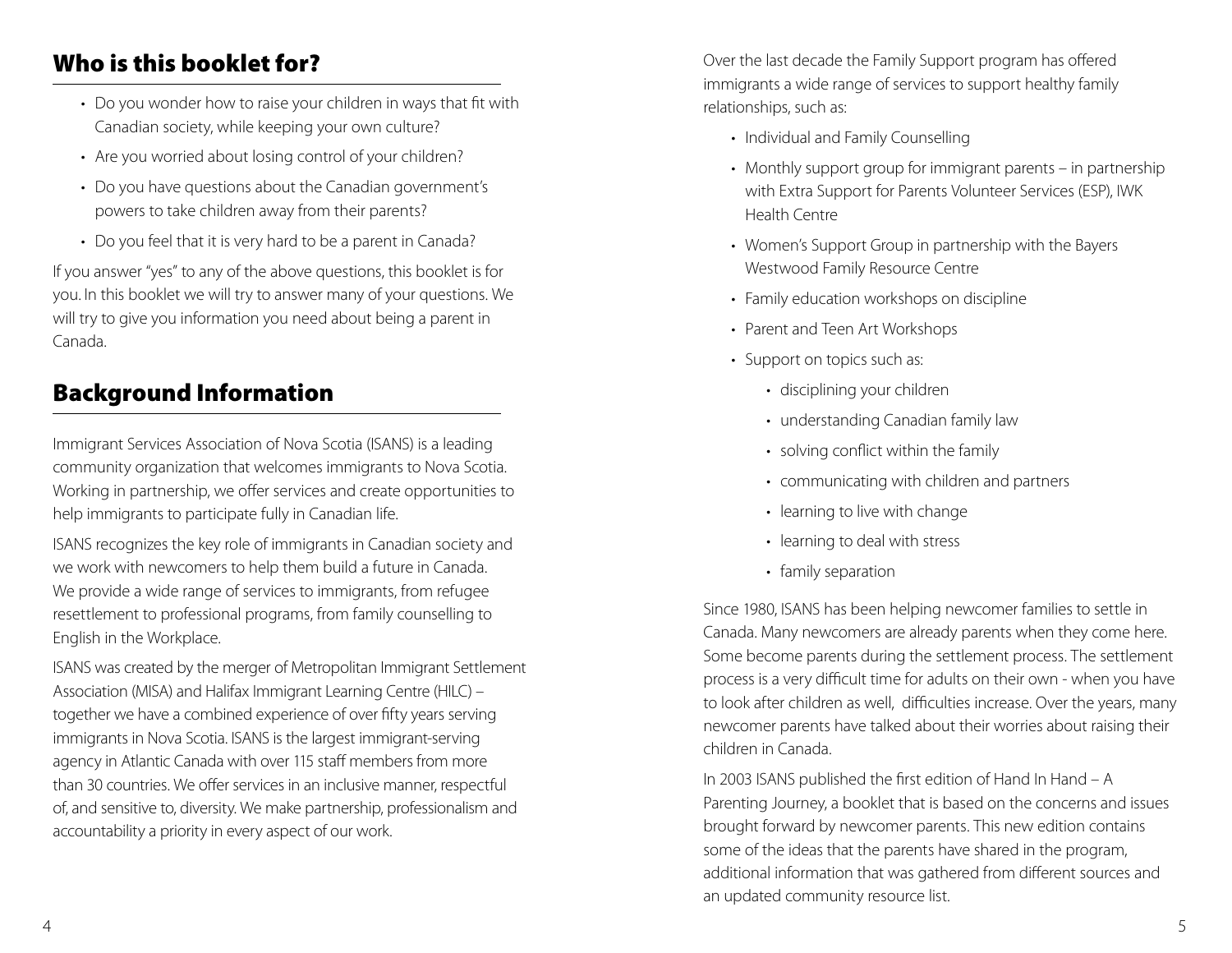Before we continue, here are questions and answers about some of the terms that you will find in this book.

#### **Who is a newcomer?**

A newcomer, or *an immigrant*, is someone who came to Canada to live not long ago. Many newcomers do not know much about services in their new community.

### **Who is mainstream Canadian?**

Mainstream Canadian means Canadians who belong to the main culture. Their social values and traditions are more present in Canadian public life. For the last two hundred years in Nova Scotia, these people have come mainly from European cultures, especially England, Scotland and Ireland.

### **Who is Canadian-born?**

Canadian-born means Canadians born in Canada. Canadianborn includes First Nation and African Canadian people.

# Common Questions and Fears

This section answers many questions from newcomer parents. Maybe you are asking the same questions too. Here they are:

- **1. Do I need to change my ways of parenting and be more Canadian?**
- **2. I am afraid my children will lose our values if they spend their time with Canadian children.**
- **3. I am afraid my children will lose respect for their parents and their elders.**
- **4. How are Canadian families different from families in my country?**
- **5. I am afraid I will lose control of my children by raising them in Canada.**
- **6. Why is there so much concern about child abuse in Canada?**
- **7. What is considered child abuse in Canada?**
- **8. I am afraid that the government will take away my children if I discipline them my way.**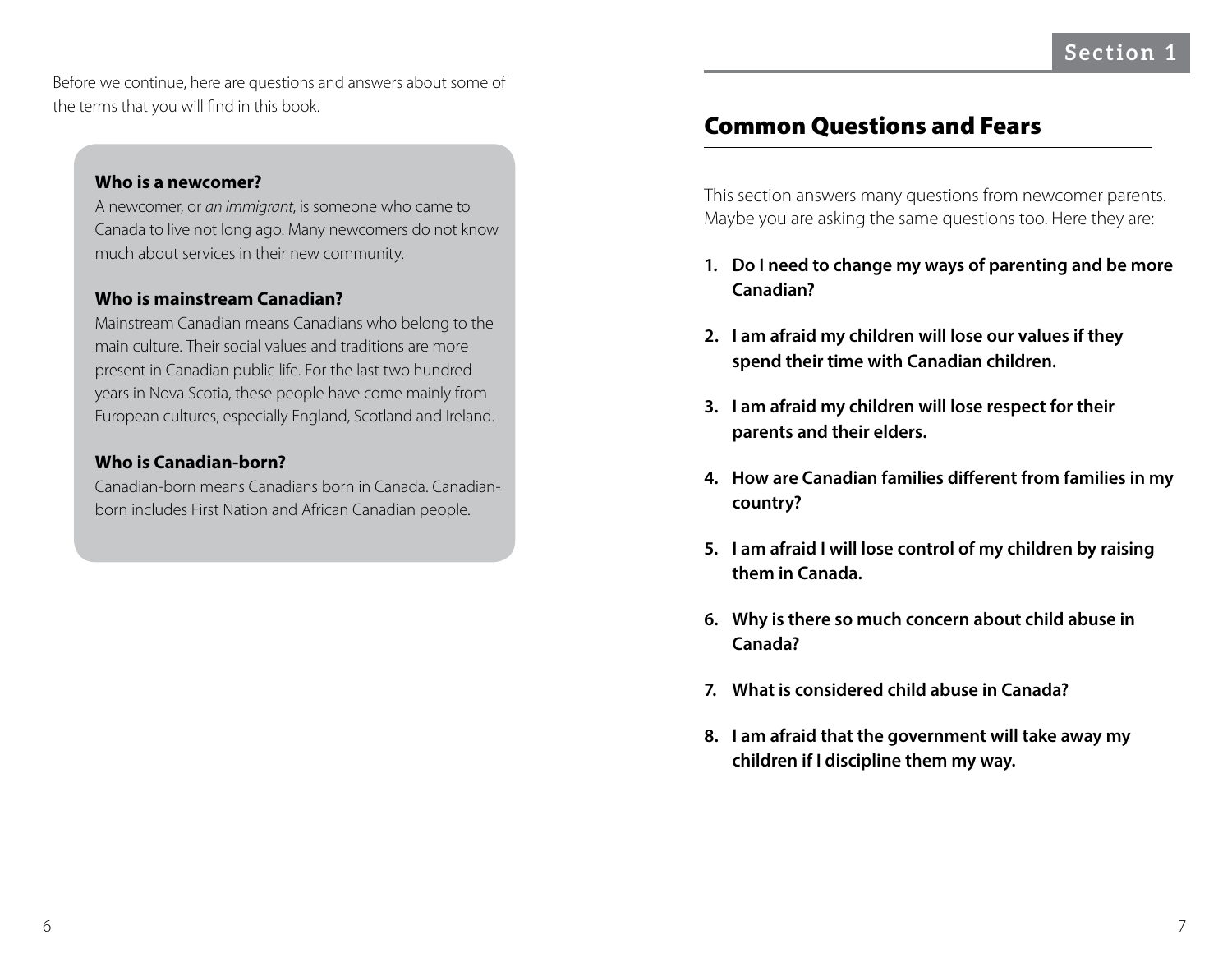*You are not alone. Many parents are sharing your same concerns and feel lost once in a while.*



### Question 1 : Do I need to change my ways of parenting and be more Canadian?

**Answer:** There are several reasons why you do not need to stop your own parenting style for the Canadian way:

- There is no one way to be a parent in Canada. Canadians come from many different backgrounds and cultures. They have different ways of being parents.
- Canada is a multicultural society. Different traditions, beliefs and practices are respected as long as they do not break Canadian law.

### *See also the sections in this booklet on child abuse, pages 15 and 16.*

• Different traditions are healthy for Canadian society. Newcomers have ways of raising children that can be helpful to all Canadians.

### **Two examples are:**

- in some cultures families care for each other and maintain strong family bonds.
- in some cultures family members have more honour and respect for elders.

You might notice that your family life is different from other families in Canada. It is a good time to think about your ways of raising children. It is also a good time to think about how other Canadians raise children. You can decide what is helpful about Canadian ways and what is not helpful. This can help your family settle into their new life.

You might need to make some changes. For example, the school might ask you to take part in some activities that may be new to you.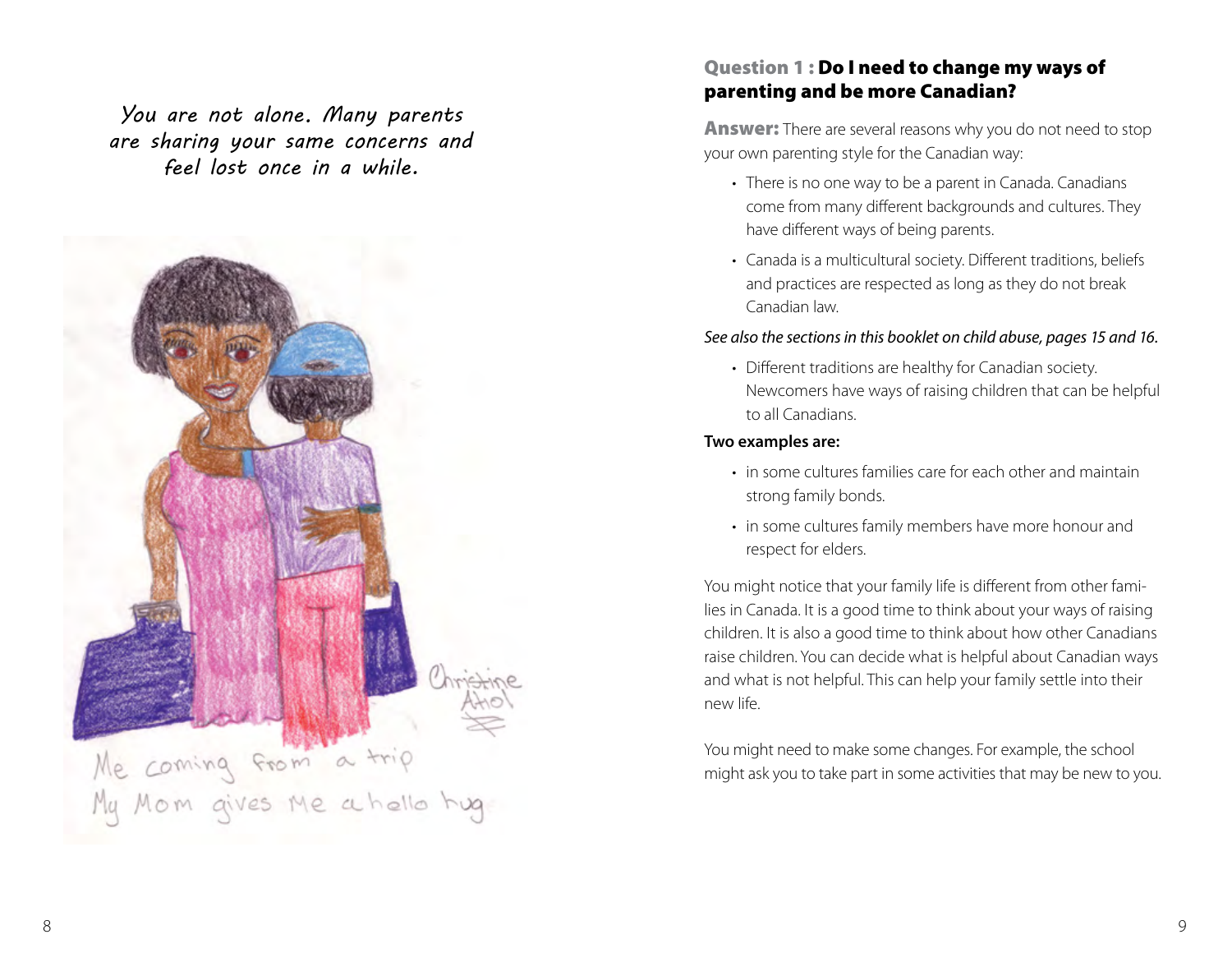### Question 2: I am afraid my children will lose our values if they have Canadian friends.

Answer: Your children are going to see different cultural values everywhere. They go to school, they read Canadian books, they watch TV and shop in malls.

They will notice differences between your family and families of friends and families on TV. Your children might ask for things that they see others having.

This can create problems in the family, but that is normal in a new country. There are ways you can protect your values.

**For example:** Focus on what is important to you as a parent. Look at your cultural values. Decide what is most important to you and what might be okay to change. Your children are getting two different messages: one from you and one from the outside.

It is your role to help your children understand what is good for them in the new community and still keep important values.

### *See also the section in this booklet on keeping your values, page 39.*

Look for families that share your values. Different Canadian families have many different values. You will have more in common with some families. You can encourage some friendships made by your children and discourage others. Most parents do this. They encourage friendships with people who have similar values.



You can give your children pride by sharing your culture with their friends and schoolmates. Mainstream Canadian children are often eager to learn how other people live. Classroom teachers sometimes need people to speak in their social studies lessons.

# Question 3: I am afraid my children will lose respect for their parents and their elders.

Answer: You might think Canadian children are disrespectful to adults. **For example:**

- they question adults
- they talk without being asked
- they call adults by their first names
- they look directly into their eyes

This informal style of communicating is acceptable to most Canadians. Social relationships in Canada are less formal, even among different age groups.

However, most Canadian parents do not accept certain behavior.

### **For example:**

- shouting at adults
- being violence towards parents
- disregaring rules
- disrespecting elderly people

It is true that disrespect for parents is a problem in some Canadian families. There are many different causes for this. However, many Canadians and newcomers share the value of showing respect. Teach your children the importance of taking care of other people, of communicating feelings in respectful ways, and of dealing with frustration or disappointment. Check local libraries, community centres, family resource centres and schools to find activities and information that promotes respectful relationships.

*See Section three for how to teach children these things.*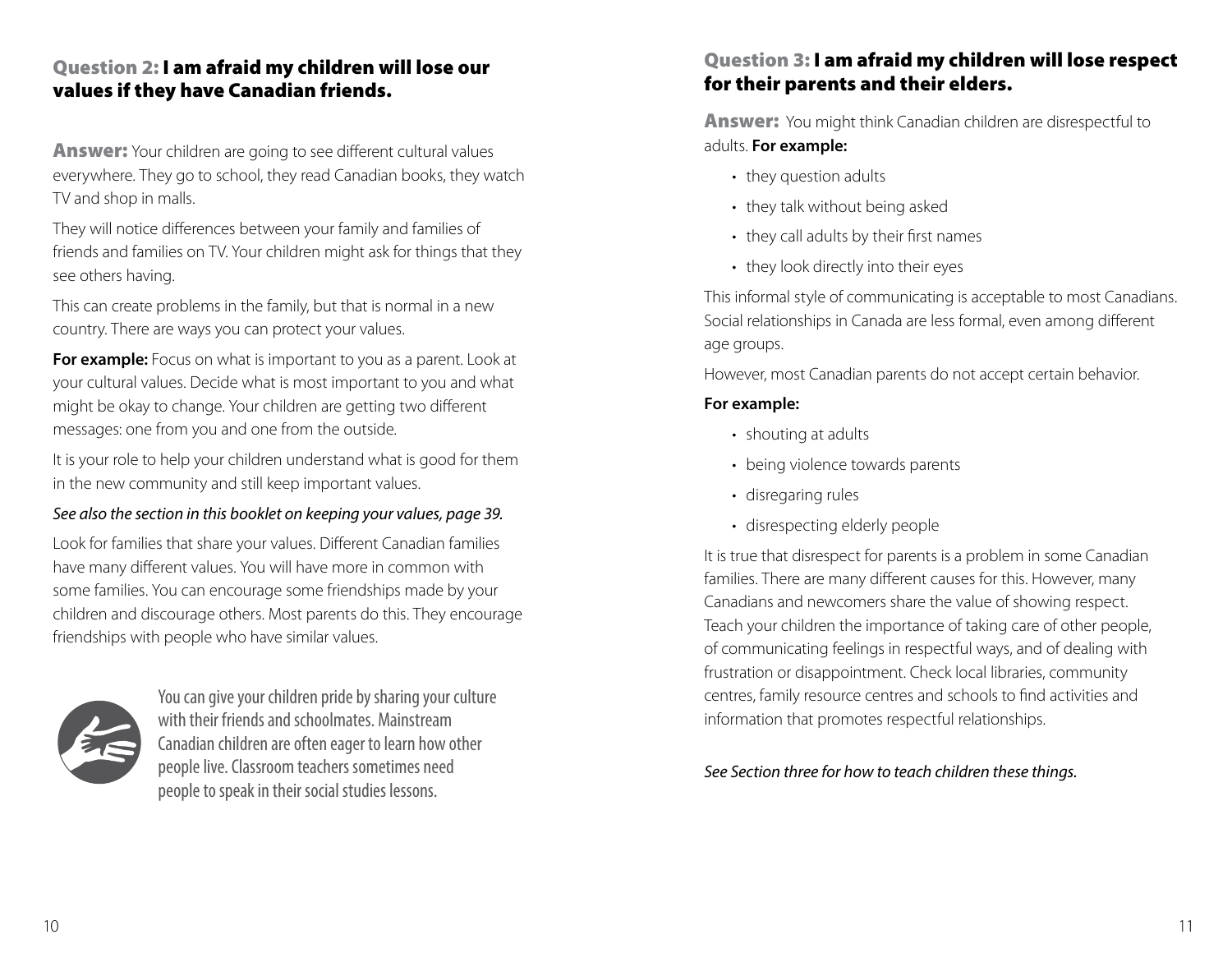

*You already know what it takes to be a good parent but together we can learn how to do it even better!*

# Question 4: How are Canadian families different from families in my country?

**Answer:** You might think Canadian families are all the same. Maybe you think this because of what you hear or see on TV. But Canadian families are all different, just as newcomer families are all different. You might think there are big differences between your own family and Canadian families. It might make you worried about being friends with Canadian families.

This fear might make it difficult for you to learn about and become part of Canadian society. We discovered in our workshops that all parents want the same things for their children, no matter where they come from.

### **For example:**

- loving our children and making them feel loved
- helping them to develop self respect
- supporting them to achieve their goals as productive members of their families and society
- promoting a sense of solidarity and respect for others
- building strong family bonds

However, there are some differences between families.

### **For example:**

- who is in charge and who makes decisions
- activities parents do with their children
- relationships in the larger family

Differences do not have to threaten your culture's survival. You can be proud of your own culture but you can also learn to respect and accept differences. Talking to your children about the reasons why people act in different ways might help.

Learning about a country's history, political systems and environment can help you in understanding Canadian culture. It can help you better understand your own culture too.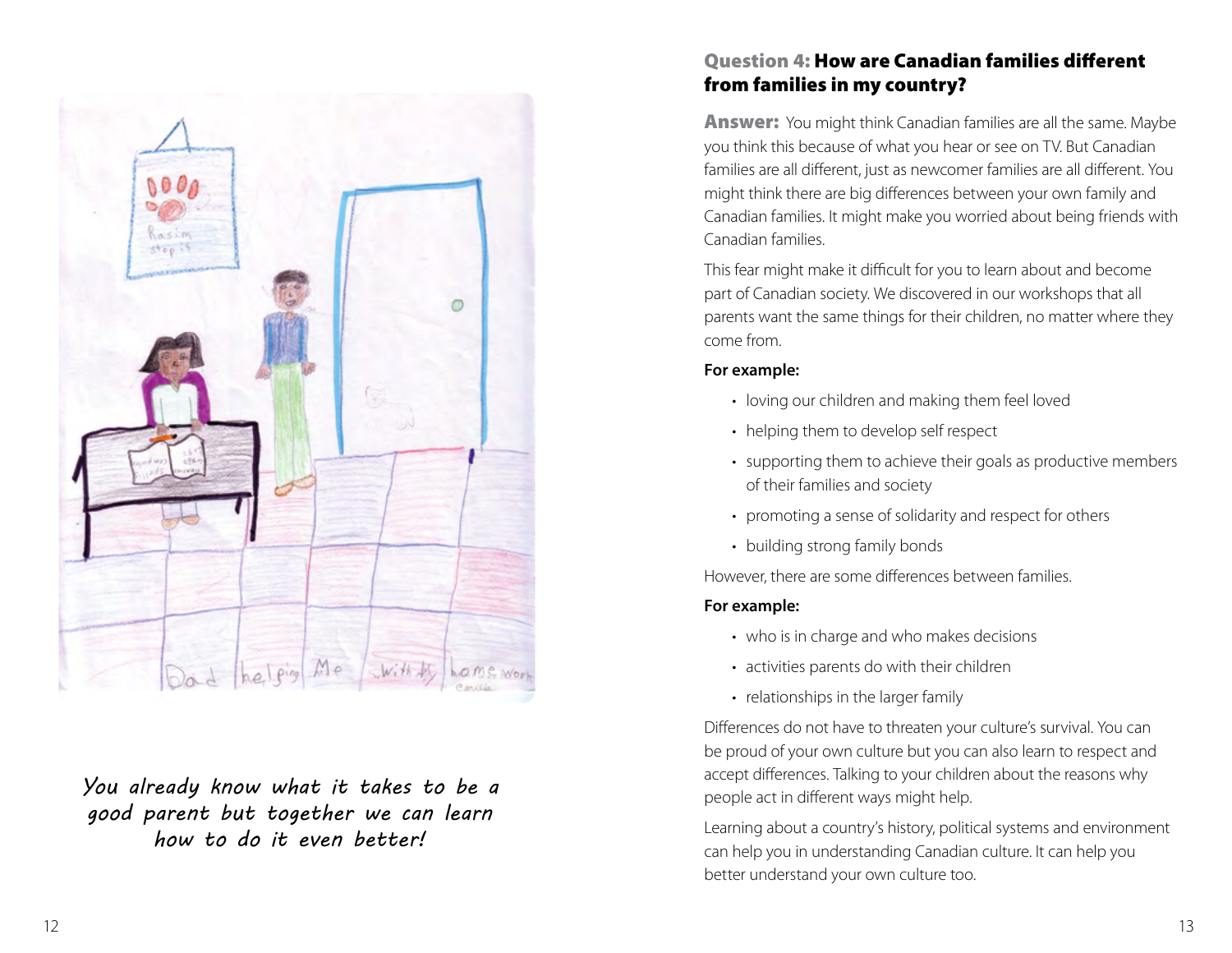# Question 5: I am afraid I will lose control of my children by raising them in Canada.

Answer: In our workshops many newcomer parents shared that they were afraid of losing control of their children in two ways:

**1.** Newcomer parents felt they were losing control of their own lives. They said this because of the difficulty of living in a new country. It is difficult for different reasons, for example, a new language, immigration status, employment and a new culture.

It is important to remember you are still the parent. Some things are different but you are in control of your family life. You make all the decisions about daily family life, such as routines, customs and rituals. You give your children shelter, food, love and protection. You have all the knowledge, skills and successful experiences raising children that you always had.

However, it is a good idea to look more closely at the meaning of control. No one is ever in total control of either themselves or other people. The idea that we can totally control other people can lead to violence, because it is never possible. Parental control doesn't mean complete domination. It means guiding your children's lives by setting boundaries and limits according to your values.

**2.** Newcomer parents said they were afraid that the police, child protection agencies, doctors and schools interfere too much with family. They were worried that these authorities might make them lose their children. Many newcomer parents feel that Canadian agencies do not understand how they raise their children:

It is important to know that Canadian agencies work to help families. They do not punish parents or other family members. The government asks agencies to be respectful and understanding of different cultures. When you meet with people from the government, be willing to teach them what is important to you, if they don't know. Do not be afraid to ask questions. Do not be afraid to ask for an interpreter if you need one. Always explain your problem and ask for help.

*See also the next questions and answers, which are about child abuse.*

# Question 6: Why is there so much concern about child abuse in Canada?

**Answer:** For many years in Canada, the government did not interfere with people raising their children. Family life was private. The government interfered only when there was injury or death.

Many people thought it was necessary to beat children to teach them how to behave. However, experts have researched different ways to raise children. Today, experts think that physical punishment is not a good way to teach children. Many believe that physical punishment does more harm than good.

We all know that children do some things only because they are young and can't think like adults. You need to learn what behaviour is normal at certain ages. Punishing children will not change those behaviours.

There are other ways to discipline children. Other ways can work better and help children gain self-esteem and confidence.

### *See part 3 for definition of self-esteem.*

Child discipline is different from child abuse. It is important to discipline children. It is wrong to abuse children.

*See later sections in this booklet about discipline.*

# Question 7: What is considered child abuse in Canada?

**Answer:** Examples of child abuse are:

**Physical:** any physical behaviour that might injure a child. For example, pushing, punching or hitting with an object.

**Emotional:** behaviors that make a child feel not loved, fearful, or which hurt a child's self-esteem. For example, name calling, put-downs, insults, constant yelling, etc.

**Sexual:** any physical contact with a child that is for an adult's sexual pleasures. For example, touching genital parts, showing adult materials, etc.

**Chronic neglect:** not giving a child the things necessary for life, like medical care, clothing and education, or not protecting a child from harm.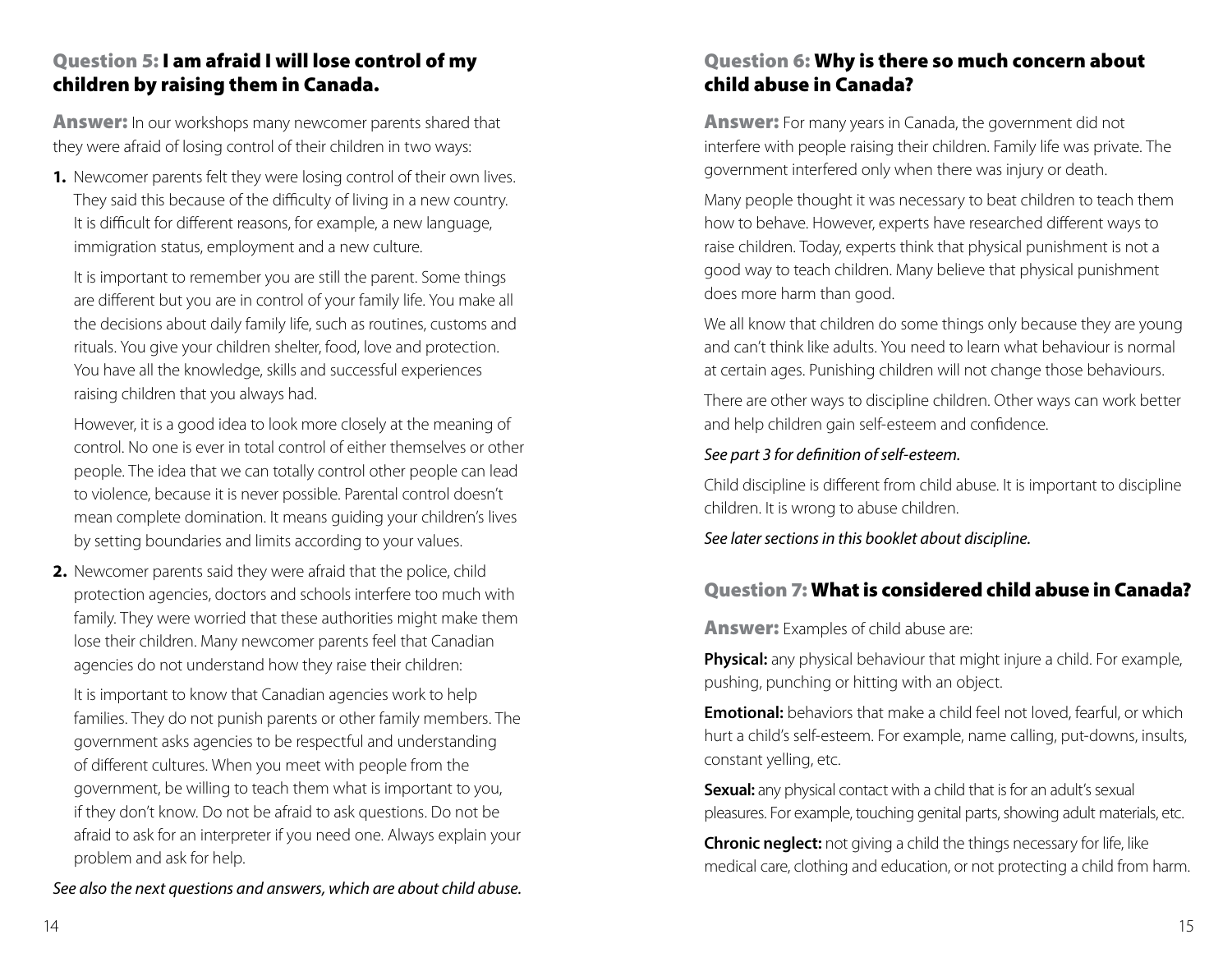# Question 8: I am afraid the government will take away my children if I discipline them my way.

Answer: In Canada, anybody seeing or suspecting child abuse or neglect must report it to a child protection agency or the police. If a child protection agency gets a complaint against you, they must investigate. Your child will not be taken away automatically.

Usually, a social worker will investigate the complaint. The social worker will decide if the child is in danger. The social worker will probably ask you and your child some questions. If the social worker decides the child is in danger, the social worker will decide how to help the child and the family. Social workers decide what they think is best for the child.

Here are some examples of decisions a social worker will make if they are worried about child abuse:

- The social worker helps the parent to discipline without hurting.
- The social worker warns the parent of consequences for hurting the child.
- The parents and social worker may agree to have the child removed from the family. The child can be removed for a short time. In this time the parents will learn new parenting ways or get help for other problems. This is called a "voluntary care agreement." Talking to a lawyer is a good idea before signing a voluntary care agreement.
- The social worker can take a child away without the parents' consent.
- The agency can apply for custody of the child. Custody is decided in family court. You can argue that there is not a reason to take your child away from you. You should ask a lawyer for help. The judge will decide to take the child away or not. The judge might decide to give temporary custody or permanent custody to the child protection agency.

# Foundations for Parenting

# Parenting is Like a Journey

Most parents want their children to become happy, healthy adults. They want their children to love and be loved. They want their children to have good employment, and to be honest and hardworking. They want their children to have respect and care for others. They want their children to keep strong connections with their family and to be good mothers and fathers when their time comes. Parenting is like going on a journey. The destination is the person you want your child to be, and the road is your parenting.

Remember that each child is different. The places and times you raise each child can be different. To arrive at our destination safely, we must choose the right way.

# What are Parenting Styles?1

As we said, our hopes and dreams are similar for our children. Most parents are going on the same journey. But, we choose different roads to our destination.

Experts think that there are three main ways of raising your children. These are called "parenting styles." These parenting styles are used around the world. The three main parenting styles are:

- authoritarian
- permissive
- democratic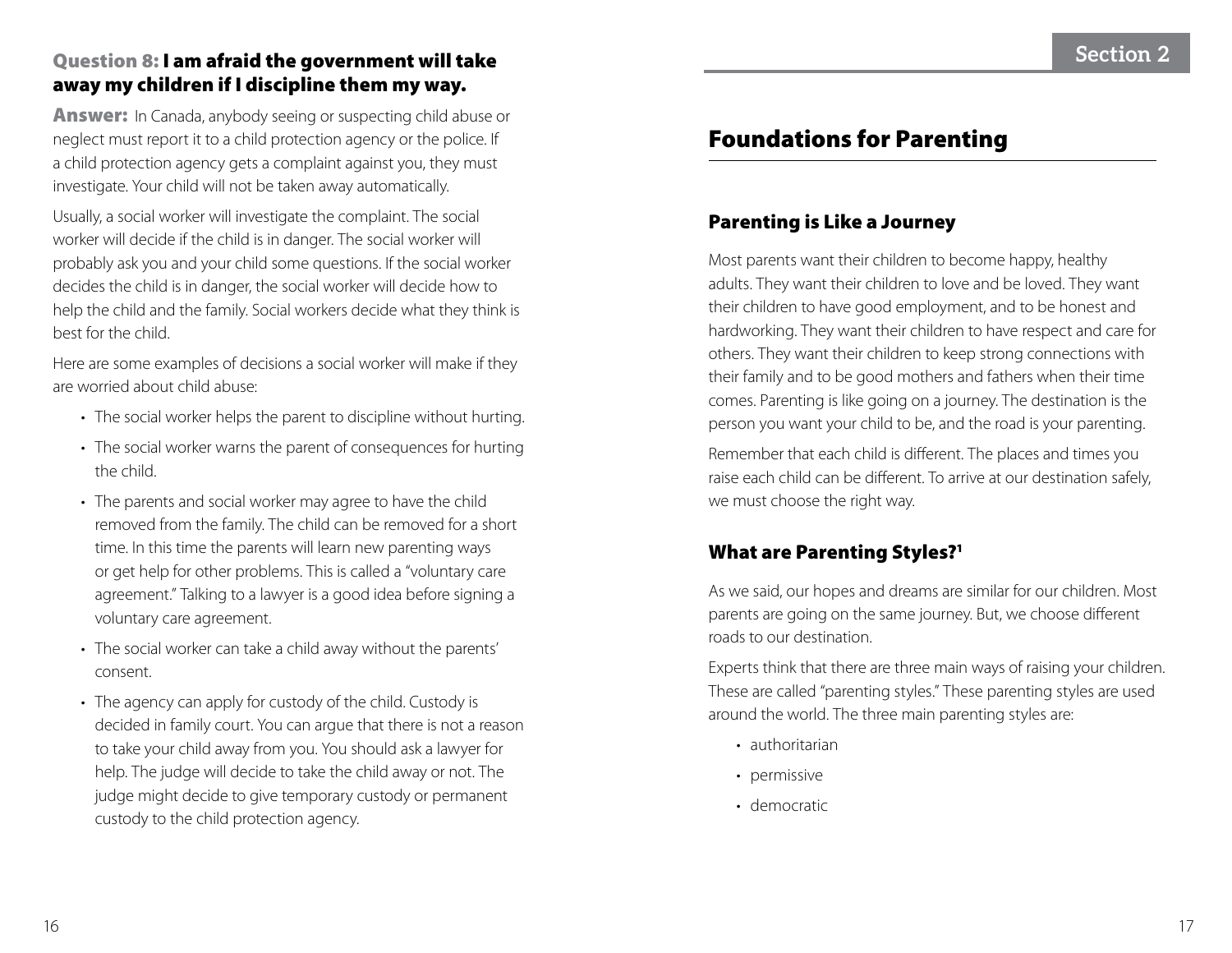# What is the Authoritarian Style?

This style is also called "bossy" or "brick wall."2 It was the main style used in Canada for many years. It is used in many other places, also. The family works like a dictatorship in this style. The parent is the boss. The children have no rights. The children have no say in anything. The parent decides what is right and wrong. The parent's goal is complete obedience from the child. The parent tightly enforces the rules with threats, rewards and punishments.

### What is the Permissive Style?

This style is also called "pushover" or "jellyfish." It is the opposite of authoritarian.<sup>3</sup> The children are in charge. The parents cannot say "no" to their children. There are rules, but the parents do not enforce them. The children are not forced to take responsibility for their actions.

### What is the Democratic Style?4

This style is also called "backbone" or "firm-but-fair." There are rules in the family, but they can change a little depending on the child's age, temperament and needs. The child might help with making the rules. If the child is old enough, they can help decide consequences to breaking rules. The parent makes final decisions but will consider the child's feelings and needs. The parent also gives the child some choices. In the democratic style, discipline is for teaching, not only punishing. The goal is to help the child develop discipline and integrity.

# Looking at Discipline

The next chapter of this book looks at discipline in two ways.

The negative look is punishing children because they do something wrong. Discipline as a punishment does not help the children to think and understand. It makes them afraid of parents. When children are

afraid of parents they try to be good when the parents are present, but may not do the same when they are absent.

The positive look is being active in teaching children about everyday life. Discipline is not for a short time. It is for the whole time that your child needs you to help him/her grow in the way your society accepts and respects.

When you discipline your child by being an active and long time teacher, you are building that child from the inside. You are helping your child to understand the world where he/she lives. Your child will be able to think for himself/herself. They will not depend on your presence all the time or make decisions out of fear. This is called inner discipline.

### *Please note:*



These three styles are described in their extreme forms. In reality, most parents mix these styles. However, you probably use one style as your main parenting style. It might be the same style your own parents used. It might be the main way that parents raise their children in your culture.

# What is Self-Esteem and Why is it Important?

Self-esteem is how you think and feel about yourself. High selfesteem is being proud of yourself, feeling you have value and are a capable person. Low self-esteem is worrying that people do not love you, feeling that you are not good enough, and not valuable.<sup>5</sup>

Self-esteem can be separated into two types:<sup>6</sup>

**Core self-esteem:** This means having a deep sense you are valuable and lovable. Core self-esteem helps you cope with the hard things in life as well as the easy. You know you are a valuable person even when life is not the way you want it to be or when people don't see you how you want them to see you.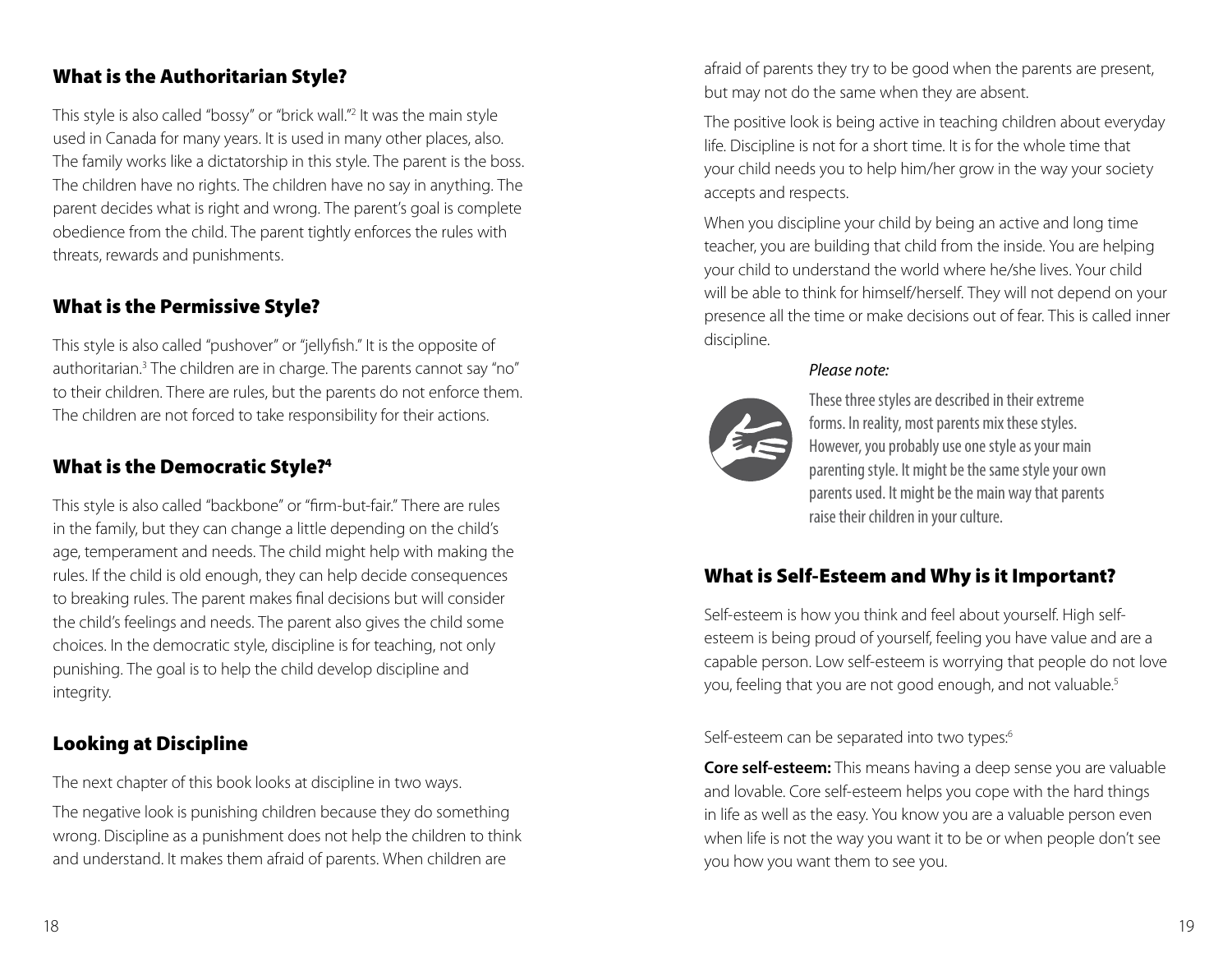**Situational self-esteem:** This is the feeling you have from being good at a certain thing, for example, playing soccer, speaking a language well, etc.

Experts researched how well children with high core self-esteem do at school.<sup>7</sup> Children with high self-esteem do better than those with low self-esteem. The reasons are clear. When children doubt themselves and are afraid of failing, they are not able to do their best. When they believe in themselves and their abilities, they have energy to do the best job.

# How Does a Child get Core Self-Esteem?

Some people say that it begins as soon as a baby is born. Their parents look at them with unconditional love. Unconditional love from parents is the main thing that builds core self-esteem. It is easy to give to a baby. But as children grow, their parents expect more. Sometimes children make mistakes and they disappoint their parents. It is part of how children learn. Most parents love their children no matter what they do. But their parenting style might send the children a different message. The parenting style might tell children they are not loved when they make mistakes or behave badly. It might tell children that the parents' love is conditional. The parents' love depends on the children always doing the right thing. What happens if a child wets the bed, does poorly in school or hits their brother? If the parent is harsh or critical, the child may feel less loved and less valuable.

> Barbara Coloroso, a leading writer in parenting issues, says that children need to hear the following six messages from their parents every day:

- 
- I believe in you
	- I trust you
	- I know you can handle life situations
	- You are listened to
	- You are cared for
	- You are very important to me

You may be thinking: "But I need to discipline my child!" Of course you do. But we can discipline our children and still save the child's dignity and our own dignity. When you save a child's dignity you protect their self-esteem. When you correct your child's behaviour with beatings and put-downs, that takes away their dignity. This damages their selfesteem and makes them less confident.

# What are Nurture and Structure?8

**Nurture** means all the things that we do for our children and with our children, which tell them that they are lovable, special and that they are part of us.

**Structure** includes all the things we do for our children and with our children, that give them the tools and information to function as members of the family and society. This includes teaching them appropriate daily routines and how to interact with others and establishing rules and boundaries to keep them safe.

We need to give our children both nurture and structure. We give them different amounts of nurture and structure depending on how old the children are, what the children are like and what is going on in their lives at any certain time. For example, infants require a lot of nurture and not much structure. When big changes occur in a family's life, such as moving to a new place, children need more structure. More structure helps them adjust to the new life.

It is important to learn how to give the right amounts of nurture and structure. If you see yourself as only targeting your child's actions, correcting and criticizing, the child may feel that love is equal to approval and that they can never get your love without doing what you want. On the other hand, if you are so afraid of hurting your child's feelings that you can't discipline the child when they do something wrong, then you are not giving them the tools to deal with life's challenges.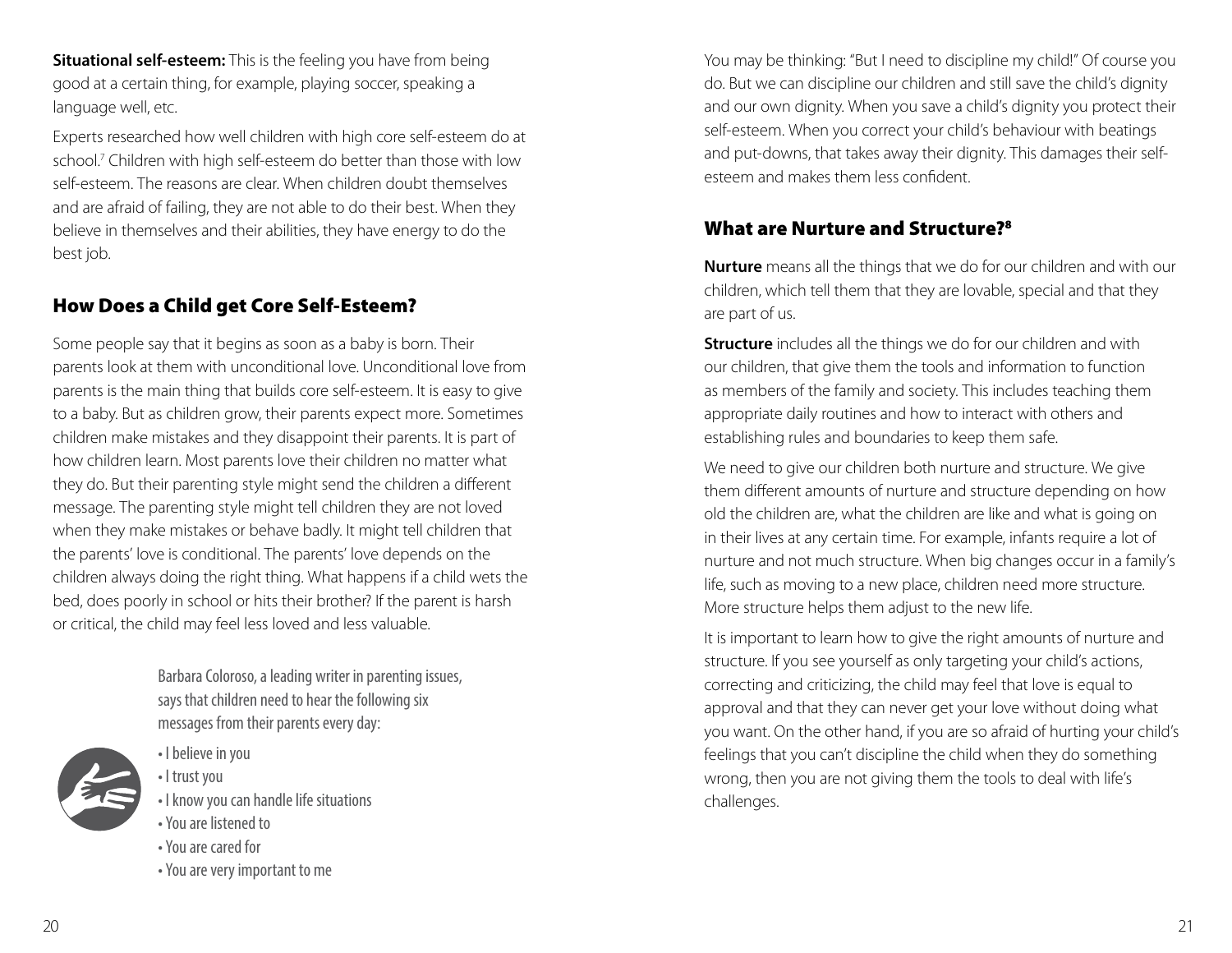# How Do the Three Parenting Styles Affect Your Child's Self-Esteem?

**Authoritarian style:** this style places most importance on situational self-esteem. It also is the practice of a lot of structure and very little nurture. The child understands that the parents love them only when they behave in the way the parents approve.

**Permissive style:** this style uses a lot of nurture but very little structure. The child doesn't learn how to be a responsible member of the family or society. This style doesn't hold the child responsible for their behaviour. This style does not expect much of the child. Therefore the child learns that they are not capable or responsible.

**Democratic style:** this style can help develop both core and situational self-esteem. It balances nurture and structure. The child learns to be confident and at the same time responsible.



*When children believe in themselves and their abilities, they have energy to do the best job.*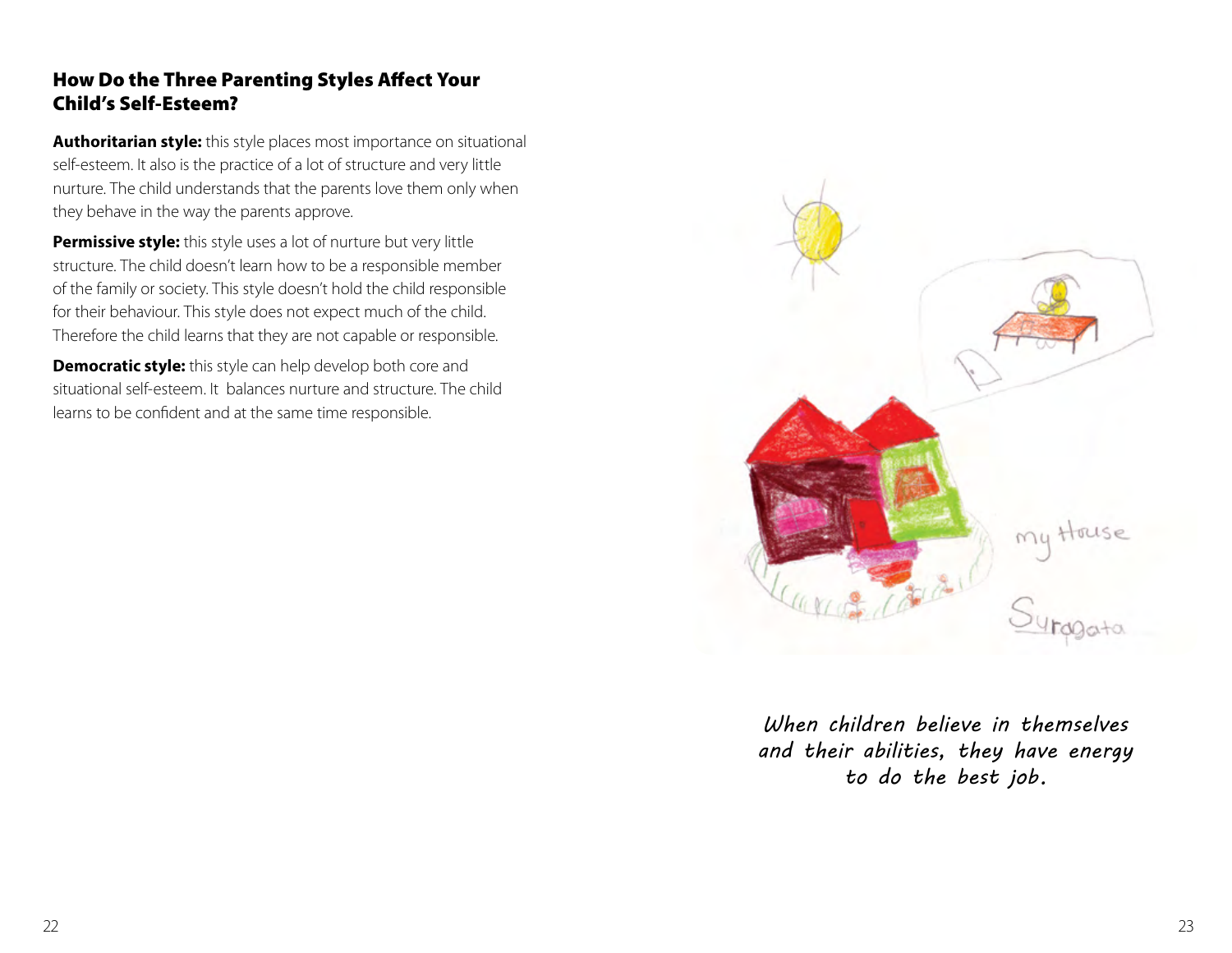# Expanding your Parenting Tools

# **Practical ways of Parenting**

This section discusses expanding our skills to help us deal with issues in the family. We discuss the democratic style of parenting, and give more information about building children's self-esteem and confidence. It can help children understand their strengths and weaknesses, control themselves, and respect themselves. It helps children build inner discipline.

The democratic style of discipline is not well understood because many people had parents who used more of the authoritarian style. Many parents have not had the opportunity to learn how to use other styles of parenting.

# **What is Discipline?**

Before discussing the democratic style of discipline, we will talk about the meaning of discipline:

Many people think discipline means correcting children, or punishing them when they misbehave. They give more attention to only the child's good behavior and misbehavior. However, discipline has a broader meaning. Discipline is about all the things we teach children that will help them to live their everyday lives. It is more about guiding children and helping them learn and understand. The broad meaning of discipline includes everything that you teach your child about living a good life. This includes some simple things such as:

- how to dress properly
- how to write neatly in their books
- how to behave when there are guests at home
- how to say their prayers

You also discipline your children when you help them with difficult tasks, or when you let them think for themselves. Your discipline guides how your children act now and in the future. Discipline is not a short journey. It covers all of childhood.

Most parents would agree that the main purpose of discipline is to teach. Discipline is not only to make children obey. A child who is totally obedient is not necessarily one that has the best inner discipline, self-respect and self-control. Parents want their children to learn their values and beliefs about life, learn the rules and values of society, and become strong adults who are happy and responsible. This can come only from proper discipline that aims at the long term goal of the person your child will become.



Does the democratic parenting style mean the child has an equal say? The word "democratic" in this case does not mean that the child has an equal say in making decisions with parents. Parents run families. Children cannot parent themselves.

# How Does the Democratic Style Apply Discipline?

Many parents will need to learn new skills to raise their children in the democratic style. The skills parents will have to learn include:

- how to deal with your child's misbehaviour
- how to better communicate with your child
- how to solve conflicts in your family
- how to pass on your values to your children

# How to Deal with Your Child's Misbehaviour

There are two different ways to think about how to deal with children when they do something wrong.<sup>9</sup>

**The punitive way:** this is to punish the child. The punitive way is how the authoritarian parenting style disciplines a child who makes mistakes or doesn't obey. The parent influences the child's behaviour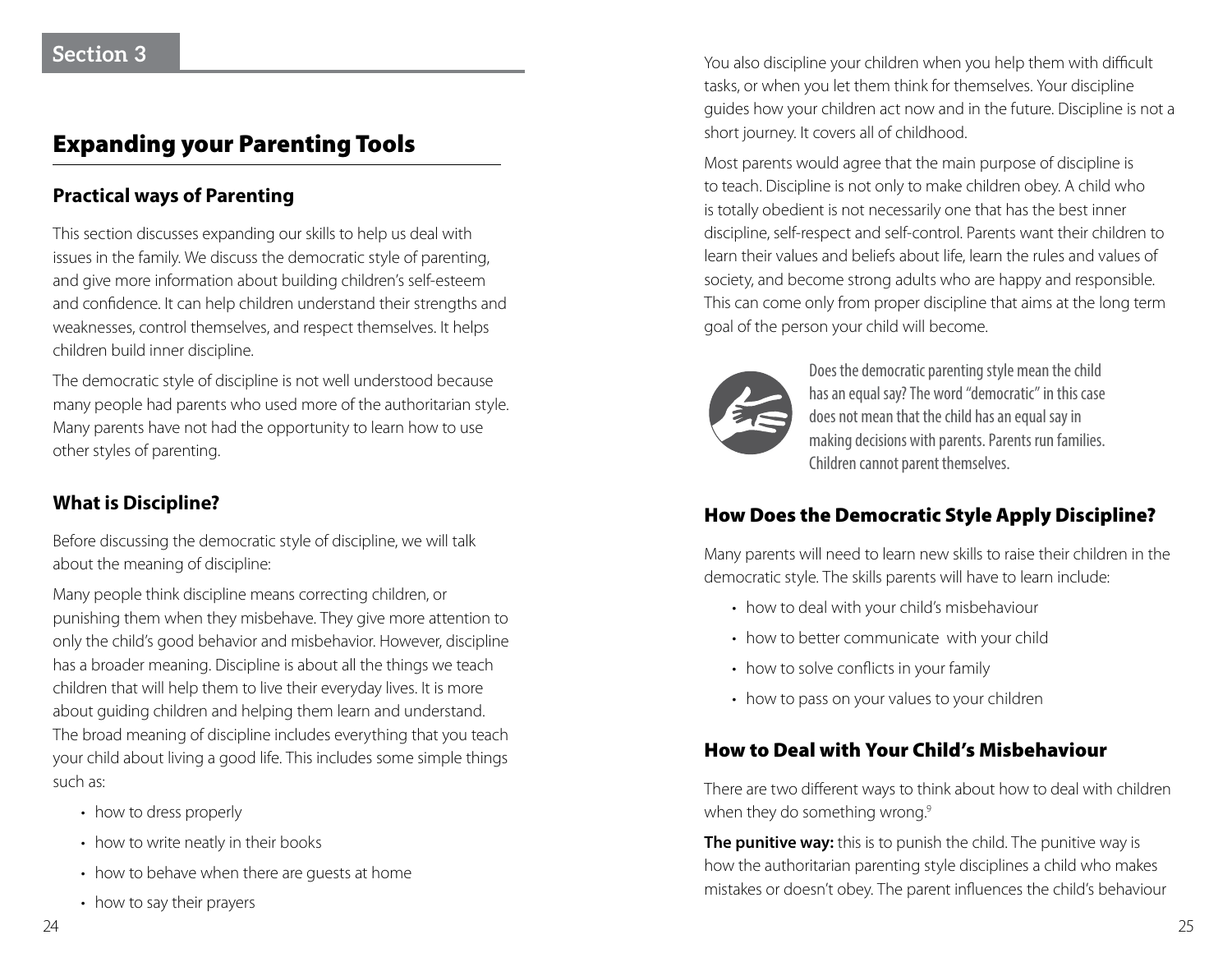through fear of punishment. The advantage that people see in this way is that it is direct and easy to practice. However, this way does not teach the child to know how to tell the difference between right and wrong. The child might not know how to behave well when there is no threat or punishment.

**The positive way** is to build inner discipline. This is the way the democratic parenting style would deal with misbehaviour. The goal is to help the child think about the behavior and learn to correct it. Children raised in this way are encouraged to think, control themselves and act with integrity, even when parents or other authority figures are not around. This way teaches the child to have inner discipline. The following are examples<sup>10</sup> of the positive way of dealing with misbehaviour:

# Apply Natural and Logical Consequences<sup>11</sup>

Natural consequences are results from life itself. For example, if your child insists on going out to play in the snow without mittens, it won't be long before her hands get cold. You might just need to wait a while before the child comes back to you asking for mittens. The next time your child refuses to wear the mittens, you could give a reminder of what happened before. However, when the natural consequence is obviously dangerous, we must not apply them.

Logical consequences are situations we create to teach children to change the way they do things. However, a logical consequence, like a natural consequence, has a direct link to the wrong behaviour. Below are some examples:

**Example 1:** A two-year-old writes on the wall. It is logical that someone must clean it up. It would be a logical consequence to work together with the child to clean up the mess. This will help the child understand the link between his behavior and the cleaning. This may take more time than cleaning it yourself, but it is an opportunity to teach your child some discipline.

**Example 2:** You have to wake up your child several times in the morning to get ready for school. If you yell at her or blame her, this might only cause guilt or rebellion. It might be better to make bedtime earlier. This allows the child to get enough sleep, probably making it easier for her to get up on time. You could also let your child go late and face the consequences at school.

**Example 3:** Your child leaves his bike outside on the sidewalk after you warned that it might be stolen. A logical consequence might be that the child is not allowed to ride the bike for some time. Return the bike when you know that the child has learned the lesson.

Discipline is about teaching your child. It doesn't have to hurt. Teaching children using natural and logical consequences will make a lasting effect on their behavior. It will not hurt their self-esteem. Remember that logical consequences do not come from an intention to make children suffer. It is to teach them to be responsible and to learn from their mistakes. It may take a little more time, thought and self-control to use logical consequences, but it is a good way to teach a child.

# Use Positive Reinforcement or Rewards

Positive reinforcement means focusing on the good things the child does. When you show that you are pleased with your child's behavior, probably your child will repeat the behavior. For example, you may say to your child:

"Since you show so much interest in reading, let's go together and get you your own library card."

# Give Encouragement Instead of Criticism

When you notice even the smallest attempt by the child to learn something, show your encouragement. This will promote good self-esteem and encourage the child to continue. On the other hand, criticism may have the opposite effect.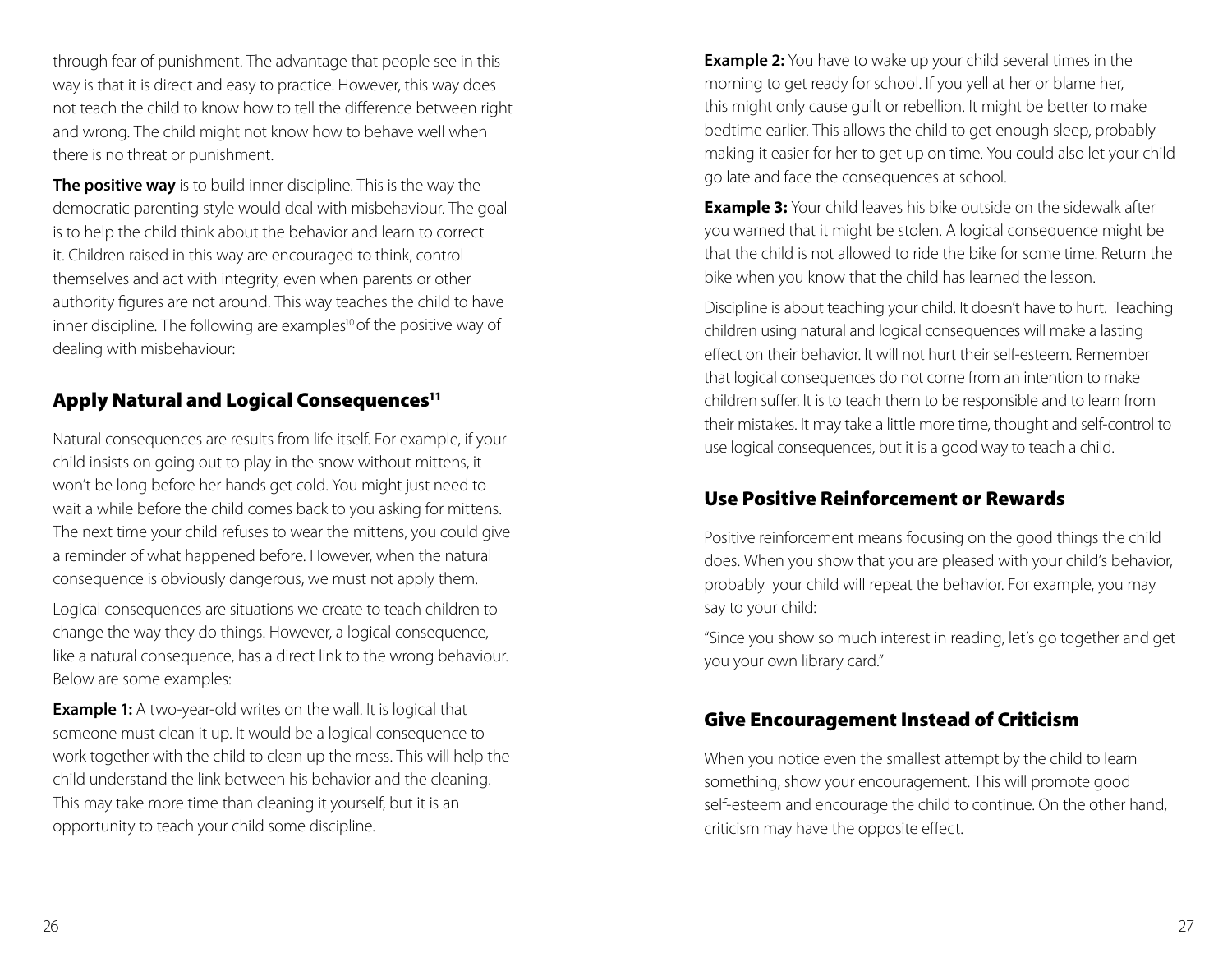# Have Reasonable and Realistic Expectations

You need to expect what is reasonable for a child's age. Many parents have expectations that are too high, especially of their oldest child.

# Be a Role Model

Parents should "practice what they preach." In other words, you need to set a good example for your children. Show them good behaviour. Children learn from the people they see around them.

# Give Choices

Try to give your child choices between two different things. This allows children to feel they have some control over their lives. It tells them that their parents trust their judgment and have confidence in them.

# Establish a Routine

Children feel a sense of security when they have a routine at home. Children get comfort from things happening at the same time every day. It also means parents don't have to constantly remind children to brush their teeth or go to bed at a certain time every night. Routine creates a structure for the child's behaviour.

# Lay the Ground Rules

It is important that you set firm rules and limits for your child's behaviour. The child knows exactly what their parent expects when rules and limits are set.

# Create a Positive Environment

Parents can create a positive environment at home that will promote healthy physical and mental growth of the child. It will also reduce the amount of behaviour that needs your response. You can provide the child with books, toys, puzzles, or tools that foster creativity and are the right age for the child. For a toddler, the environment can be

altered or modified to "baby proof" certain areas. This way you don't have to say "no" all the time but can let the toddler explore and learn.

# Distract and Substitute (Young Children)

Children should not be allowed to destroy valuable things, for example, tear up books. You can distract a young child with a toy rather than having to always say "no." It is a good idea to have toys nearby that the child can easily reach.

# Ignore (Young Children)

Sometimes young children make a lot of disturbance just to get attention. If you don't give their misbehaviour any attention, they will often stop. Then give them lots of positive attention for their good behaviour.

# Stick to What Happened

You need to think about the child separately from what the child is doing. You can explain to the child why their behaviour isn't a good idea, instead of insulting the child or calling him/her names like lazy, stupid etc. The child will get the message that the behaviour is not good, but that he/she is still loved.

# Be Calm Before Punishing a Child

If you feel that you must punish a child for his/her behaviour, you need to first be calm. You need to wait until your emotions are under control. Then you can see clearly what happened and what needs to be done about it. This could mean removing yourself or the child from the situation. This allows you time to be more objective. It allows the child time to regain self-control. Also following these guidelines about disciplining a child:

- Be kind but firm; never ridicule or call names
- Use a neutral tone; avoid sarcasm
- Be consistent in saying yes or no to particular behaviours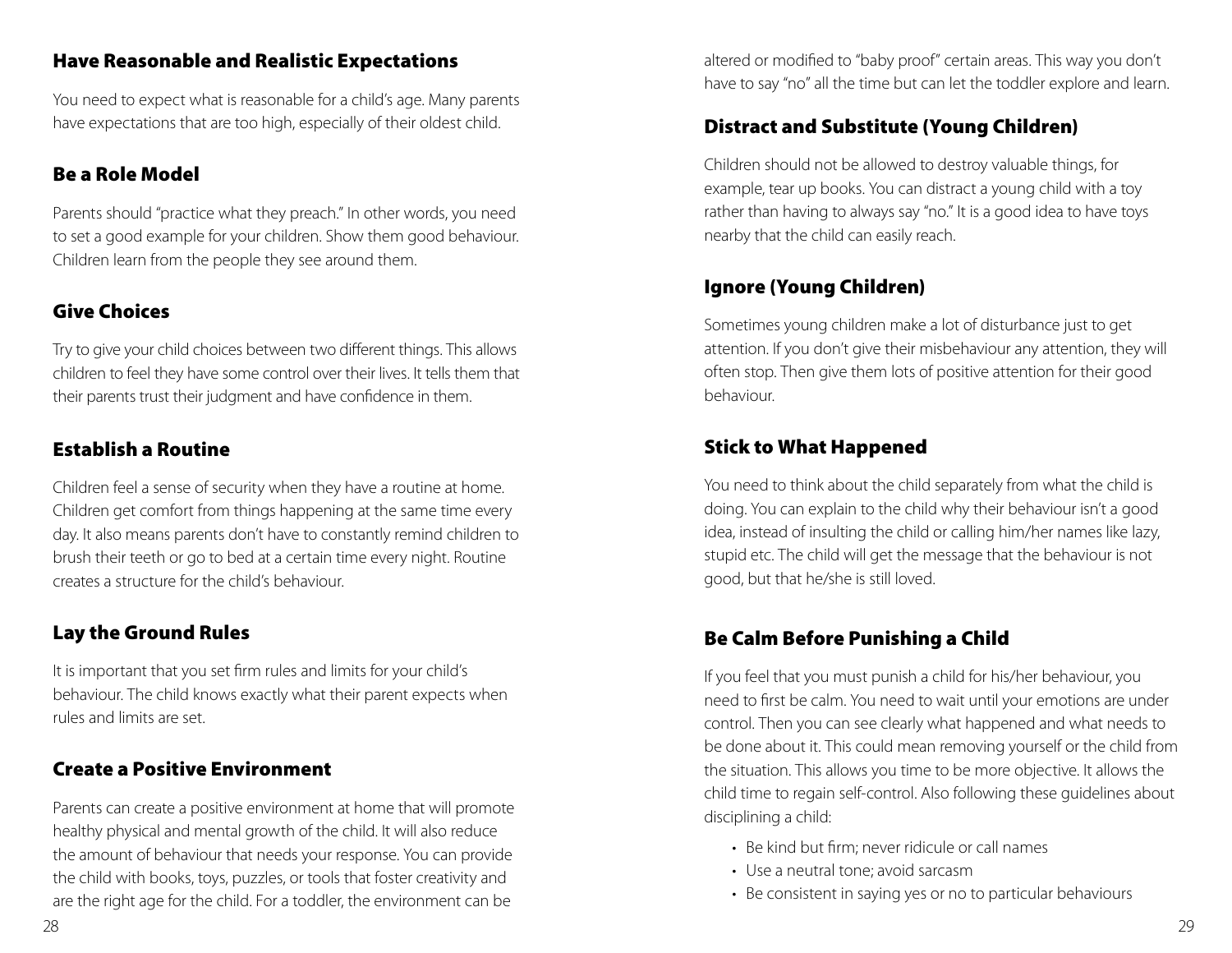This table gives some differences between the positive and punitive ways of discipline.

| <b>The Punitive Way</b><br>(Adult oriented)                                                                           | <b>The Positive Way</b><br>(Child oriented)                                                                        |
|-----------------------------------------------------------------------------------------------------------------------|--------------------------------------------------------------------------------------------------------------------|
| Top down relationship with<br>child, parent is always right                                                           | Child participates identifying<br>the problem and solution                                                         |
| Often negative                                                                                                        | Often positive, does not have to<br>hurt                                                                           |
| Fear is used to stop the child                                                                                        | Focus is on<br>encouragement and respect                                                                           |
| Goal is obedience                                                                                                     | Goal is to build inner discipline                                                                                  |
| Adult judges the child                                                                                                | Child learns to judge their own<br>behavior                                                                        |
| Examples: spanking, grounding,<br>lectures, finger pointing, name-<br>calling                                         | Examples: Natural and logical<br>consequences of actions                                                           |
| Love is expressed                                                                                                     | Demonstrates unconditional<br>love                                                                                 |
| Child becomes externally<br>motivated and does not learn<br>self-control in the absence of<br>rewards and punishments | Child becomes<br>internally/externally motivated,<br>is able to think for themselves<br>and experience own rewards |

**Note:** Learning to use positive methods of discipline isn't easy. Reading about a new skill isn't the same as practicing it. However, many parents succeed in changing their response to misbehaviour — and you can, too. There will be mistakes and wrong turns that you make, but always remember, our children don't need perfect parents. They need parents who are learning and growing — just like them.

### *How your children might respond to changes in your parenting style:*



Some parents say they have tried to be more positive and democratic, but they don't see the changes they expected in their children. This is normal. Children might even get confused in the beginning when their parent is acting differently. Sometimes children react to the new parenting method with some rebellion. This will not last, as long as you are determined to be more effective.

Don't give up! Your children will learn in the end that though you are not harsh, you are firm and you mean what you say.

# Communication Skills

# What is Communication?

Communication is a two-way process where two people give and receive messages from each other. It can be done with words, but also the look on your face, the tone of your voice, the way you move your hands, how you are standing, what you are thinking and many other things.

# What is Important for Communicating with Children?

Communicating with children is different from communicating with other adults. You probably need to help children understand you and to communicate with you. To improve your communication with children, it is important to see yourself from a child's point of view. Try the following exercise.

Sit quietly for a moment with pen and paper, and try to write down or remember all the things that you ask your child to do in one whole day — things that they would not do on their own. Try to think of everything— from asking the child to wake up, to brush their teeth,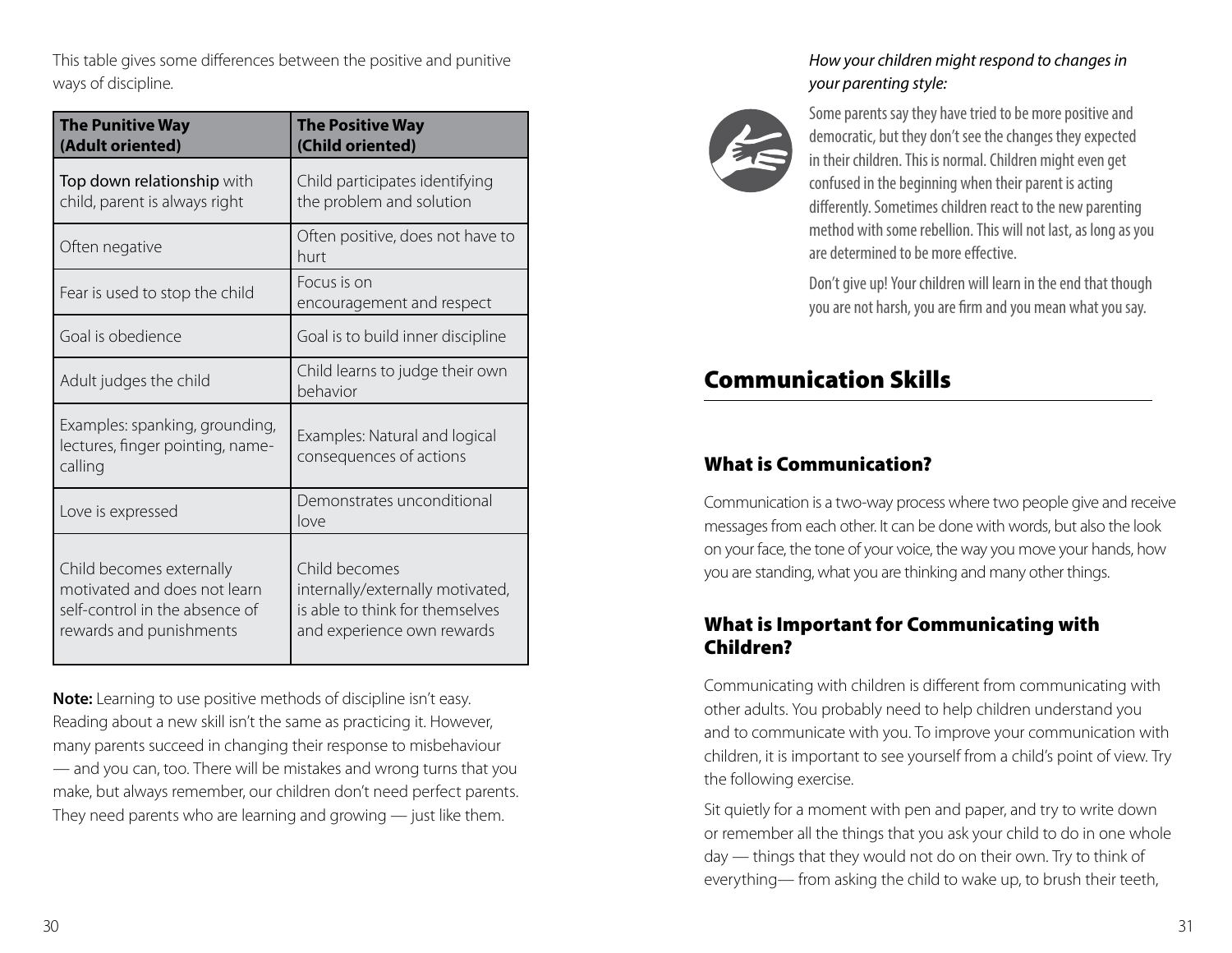eat breakfast, to pick up their school bag, and so on. You will realize the following things:

- you ask your child to do a lot of things
- children would not do most of these things on their own
- most of your requests are in the form of commands
- sometimes you give children a lot of commands at the same time

Let's face it, we have to ask children to do these things. However, getting too many instructions can overwhelm the child. It can also cause conflict. We can communicate our thoughts to our children without overwhelming them. These ways can get them to cooperate willingly with you.

# Suggestions for Good Communication<sup>12</sup>

- Refer only to the present situation. Don't talk about past history. For example, don't say: "You forgot to hang up your coat yesterday too."
- Refer to the behaviour, not the person. For example, say: "I don't like it when…", instead of "You are…"
- Give information about what is needed. For example: "This table needs to be cleared before I serve supper."
- Give encouragement: "I know you can do it."
- State your feelings.
- Use "I" statements instead of "you" statements: "I find it frustrating when…" rather than "You make me…"
- Give time/warning: "We need to leave in 5 minutes."
- Wait for an explanation: "You are late getting home. What happened?"
- Avoid arguments: "If we put our heads together, we can find a solution that works for both of us."
- Pose the problem: "The floor is covered with toys. What needs to happen?"
- Say things in a positive way, not in a negative way. For example, say "Next time, come home as soon as you finish your work" instead of "Don't be late"
- Use open-ended questions to obtain information: "Can you tell me what happened? Little Sami got hurt..."
- Use open body language. Remember, open arms mean an open mind.
- Summarize, paraphrase and reflect their feelings. For example, say, "So, in other words…" and "That must feel…"
- Choose the right time to talk to children about a problem.

# Avoid these Ways of Communication

- Don't blame or accuse. For example, don't say: "It's your fault!"
- Don't use name-calling, insults, sarcasm or character attacks: For example, don't say: "You are a bad girl" or "That's just laziness."
- Don't threaten.
- Don't give harsh orders.
- Don't lecture, moralize or use a guilt trip: For example, don't say: "With all I did for you…"
- Don't compare. For example, don't say: "Your brother always does his homework on time!"
- Don't generalize: For example, don't say: "You always…" or "You never…"
- Don't shame. For example, don't say: "You should be ashamed of yourself!" or "I am very disappointed in you."
- Don't predict the future. For example, don't say: "You will never be able to … if you don't…"
- Don't insist on an explanation from your child if it is not necessary. For example, don't say: "Why did you hit her? Why?"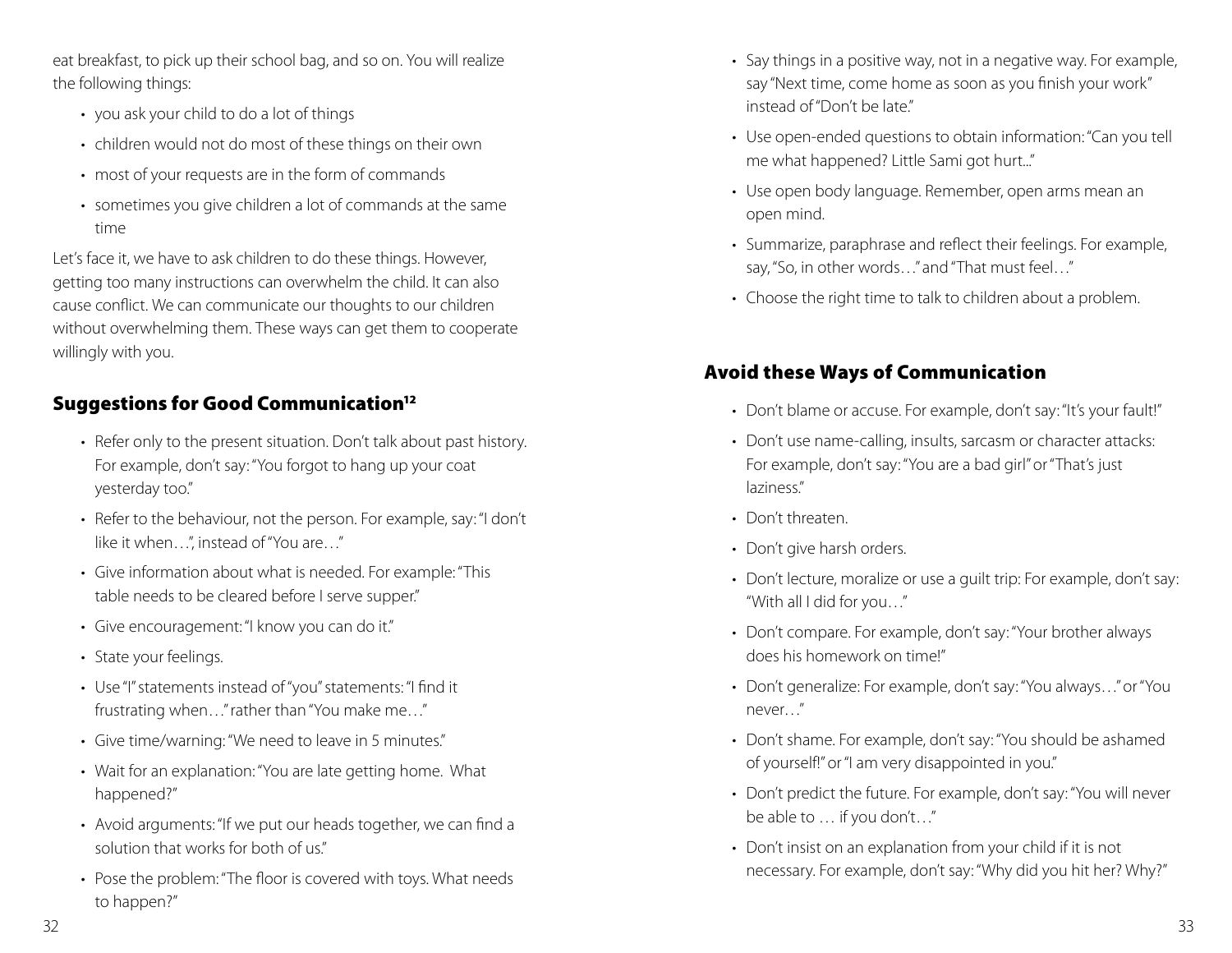# Ways to Solve Conflicts in Your Family

People's cultural backgrounds and beliefs influence how they see problems and how they solve problems. Many people say that conflict makes them feel tense, afraid, anxious, angry and nervous. Most of us have these feelings because we have learned that conflict is bad. We are afraid of conflict.

We are afraid of conflict for good reasons. Over the years and in every country, force and aggression are used to deal with conflicts. Also, people who are in positions of authority may see conflict as a threat to their power. They try to stop conflict from happening at all. Some people feel they know what is best for everyone. In a family, such people might say: "Do it my way because I say so." This creates more misunderstanding.

In the family we sometimes hope that if we don't talk about conflicts that are happening, the conflicts will just go away. But they don't go away. Instead, when conflicts are not solved, people feel angry and have negative feelings that keep getting stronger over time.

# **Conflict is Not Always Bad for Your Family**

It is normal and natural for family members to have disagreements. The best way to solve conflict is to use good communication. When people can communicate in good ways, conflict can help them understand each other better. It can help strengthen the bonds between family members.

To deal with conflict in a good way, it may also help to understand the difference between a person's position and the need behind that position. Each person has a need, and that need is why that person takes a certain position in the conflict. For example, when you say to your child "you must eat all the food on your plate", you are stating your position. Your reason for this, or your need, might be to keep your child in a good health. When your child shouts to his sibling saying: "You have to give the toy to me because it's mine." This child's need might be to show that he is the owner, and to feel in control. If you understand that need, you might be able to change the child's position and solve the problem. For example, if you say: "You are right. The toy is yours, just lend it to your brother for a while". This might solve the conflict because you make your child feel the way he wants- in some control of his property.

# **Thinking About Your Ways of Dealing with Conflict**

To help us deal with conflict in a better way, it helps to think about what we are already doing. When you look at your ways, you will see the reasons why you get involved in conflicts in the first place. Then, it is important to think about how you normally feel and what you do to feel better. Sometimes we respond only to satisfy ourselves, so we win and the other person loses. This is called a win-lose situation. But it is not always the best way, because the person who loses may be still angry, disappointed or having other negative feelings.

It is often more helpful and better for a relationship when you recognize the needs of all people in a conflict. This often results in leaving everybody happy, a win-win situation. For a win-win situation, we need to review our old methods and learn new methods which can help meet everyone's needs. The rest of this chapter will discuss more about some of these skills.

# **Tools for Solving Conflicts**

- Begin with an open mind. When a problem starts, it doesn't necessarily mean that someone is attacking you or your authority. The other person is probably just expressing a need or interest that is different from yours.
- Listen to and respect the other person's point of view. Try not to sound defensive.
- Get the facts. You need to know exactly what is happening and if possible why these things are happening.
- Identify the problem. Say what your problem is and listen to the other person's problem.
- Share your feelings about the problem as soon as you know them. Use "I" statements. For example, say "I feel afraid when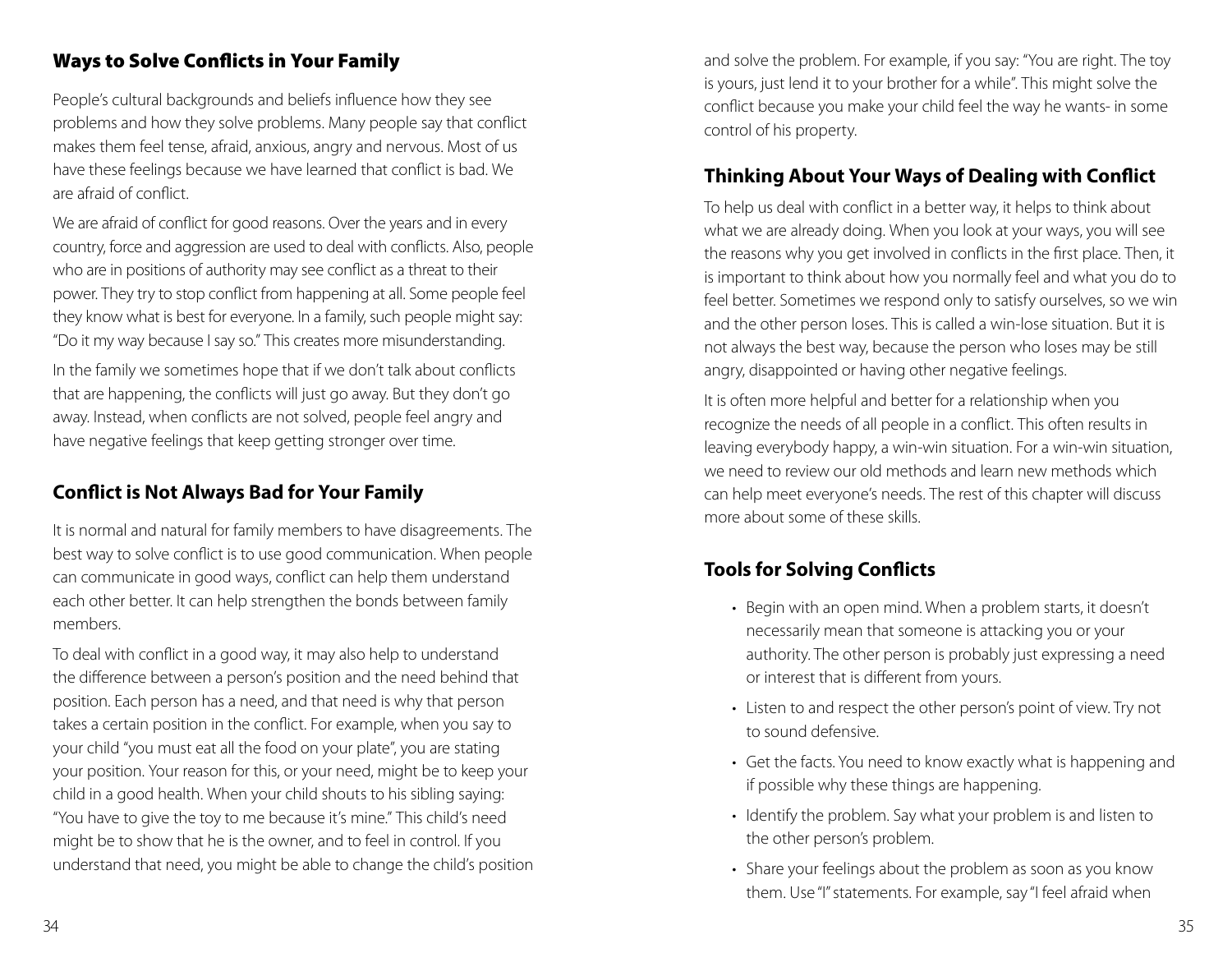this happens." Try to share your feelings without letting your emotions take control.

- Give yourself time to be calm before you try to solve a conflict. This gives time for both you and the other person to think more clearly.
- Brainstorm solutions. Brainstorming means everyone says different ideas that might fix the problem. Listen carefully or write down all the ideas even if they sound crazy. Don't judge or discuss the ideas until you have them all. Sometimes the craziest idea becomes the best in the end.
- Look at all the ideas to see what works the best for everyone. Look at what would happen for each choice. Negotiate and compromise. Choose a solution.
- Plan to look at the solution later to see how well it is working. If the solution is not working, have more discussions to improve the situation. Choose a new solution if necessary.

# Preventing Problems from Getting Worse

Sometimes conflicts can become terrible battles in a family. Try to take a break and let people calm down. Don't exchange personal insults during a conflict. Think about the conflict as a problem to be solved, not a contest to be won. Don't make your goal to be "right" and the other person to be "wrong". Instead, try to be "effective".

The following are some phrases you can use:

- Yes, as soon as… (instead of saying "no")
- I need to think about that...
- Tell me what you think our problem is (then listen!)
- Let's talk until we find a solution that works for both of us
- We have a situation here that isn't working for either of us
- I am not sure how I feel about that
- I bet that feels...
- Possibly so...
- That's one option
- We need to find something that works for both of us
- I will give you an answer in five minutes
- Convince me
- Let's agree to disagree

# Holding a Family Meeting

Many experts recommend family meetings as a good method of handling conflicts. The following list shows the steps to a useful family meeting:

- Set ground rules, for example: no attacking, no interrupting and no put-downs
- Write down what you are trying to solve in the meeting
- Give everyone a chance to express their concerns and feelings
- State what everyone's point of view is
- Allow people to respond to other's arguments
- Define the problem and check that everyone agrees with this
- Brainstorm solutions
- Choose solutions everyone can agree with
- Make sure everyone knows what they have to do to make the solution work
- Choose a time to check on how well the solution is working

A family meeting allows children to think, to state their needs and to work towards finding a solution to the problem. This is very good for the emotional and social development of children.

All family members should state their concerns. And all family member should work together to solve problems. Parents must accept that their child's needs are important. Parents also must show their child that they trust the child to make decisions. Adults must truly accept the child's feelings as valid and important.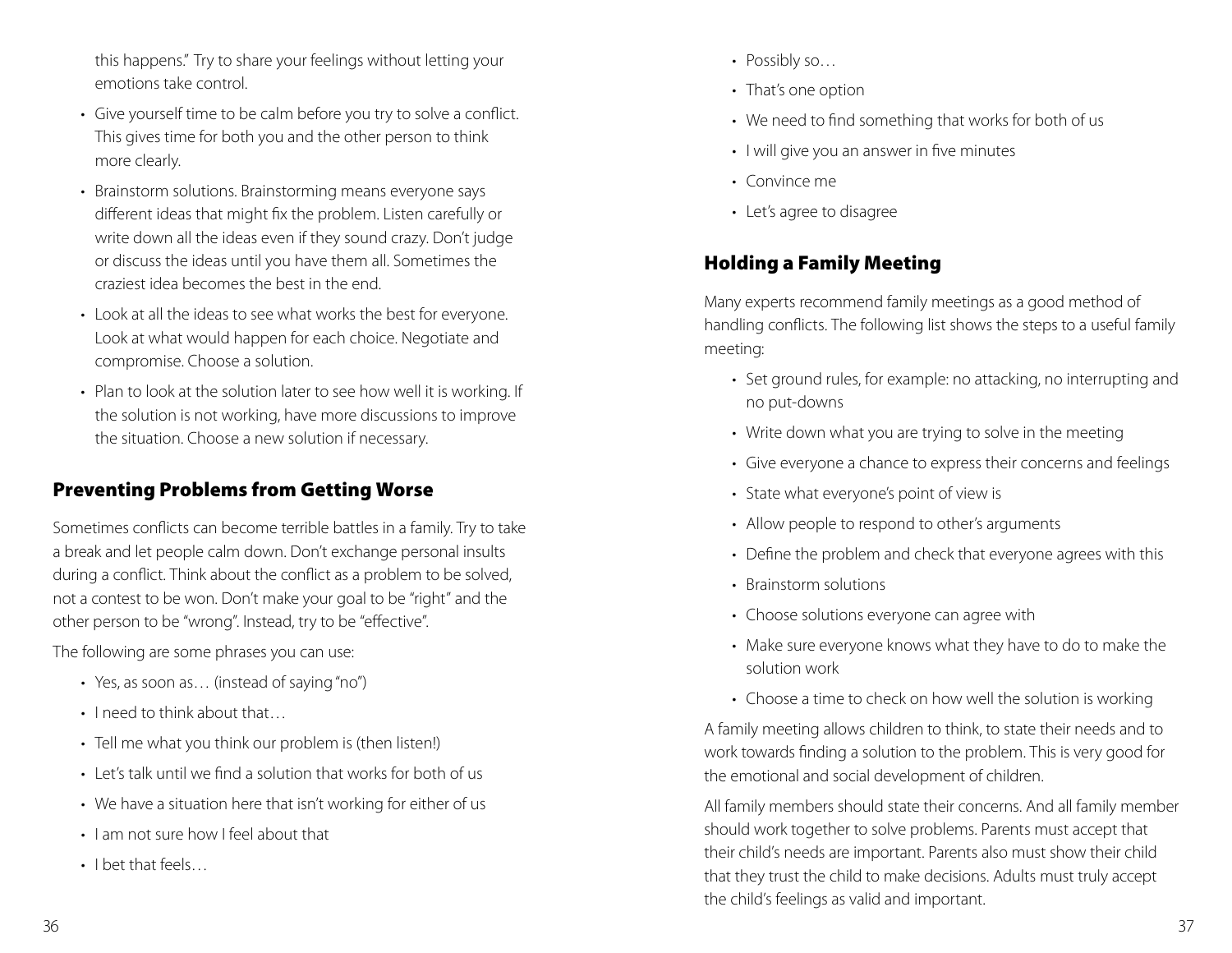*Be proud and confident about many of the parenting strategies you are bringing from your country.*

*Many of them are very useful for the Canadian society.*



my family praying

Teach your children to understand why they should or should not do certain things. The phrase, "Because I say so" is not the best answer. Be firm but gentle about the need for the child to act more appropriately. If you have to say "no," make it clear that there is a reason. The goal is to help children understand gradually how actions or words affect people. Children need to learn to be able to see things from another person's point of view. If you take time to work on problems with your children, they can learn to see and solve conflicts.

# Different Approaches to Understanding and Resolving Conflict

As we mentioned earlier, culture and family background play important roles in how we understand, value and approach conflict. The approach we have shared in this booklet is based on ideas and practices that may be different form yours. However, these approaches work for many people. Therefore, we think they can work with people of different cultures. We are not saying that these are the only successful approaches to resolving conflict. We encourage you to look at ways that are already working for you, to maintain a strong and healthy family.

# How to Pass on Your Values to Your Children

Values are moral principles and accepted standards that a person or group holds as important. Values are passed down from parents to children. They have a strong place in a person's culture. Values are an important part of people's lives. Many parents pass on their values to their children, so that their children can keep their values alive and strong.

Our values guide our actions. For example, Canadians place much value on the independence of family members. For that reason, in many families children are allowed to do many things independently, when they are capable. On the other hand, many newcomer families place more value on a strong bond and togetherness within the family. For this reason, many newcomer families stay together longer, and the whole family is involved in making decision regarding individual members, more often than in many Canadian families.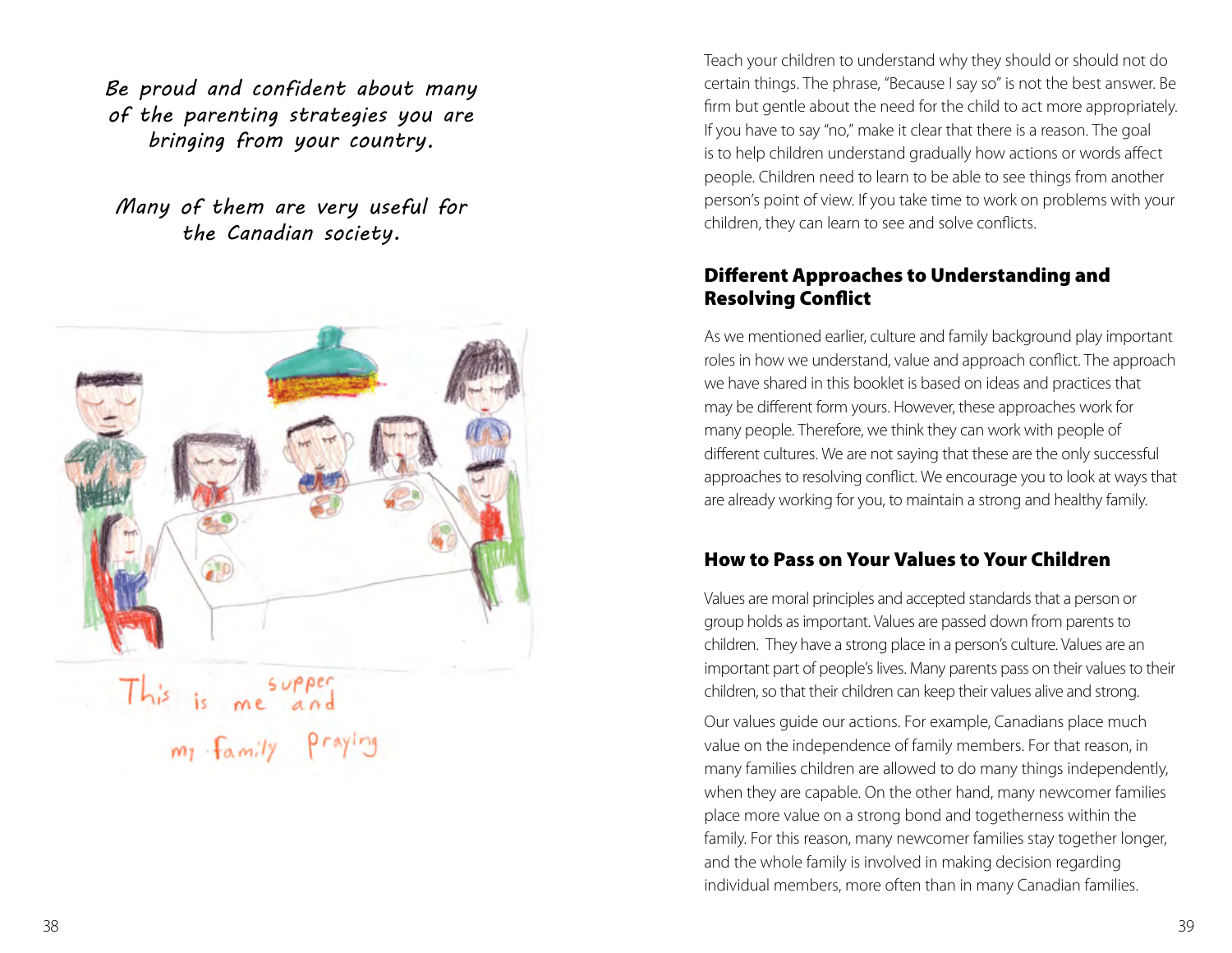# Core Values

Core values are the values that are the most important to you. You are normally not able to compromise these values. In fact, you may be willing to sacrifice things to keep these values alive. Many newcomers think that their core values are very different from Canadians' core values. They may be more similar than you think. It is important to identify exactly what are your core values. There may be other values that you would be willing to compromise as you adjust to life in a new country.

The following questions will help you think about what your core values are:

- How would you like people to describe you at your funeral?
- How would you hate people to describe you at your funeral?
- If you had some free time, what would you do?
- If you were able to save some money, what would you save it for?
- Think of someone you admire. What do you admire most about that person?
- If your house or apartment was on fire and all the people and pets were safe, what would you grab on your way out?
- If you could go back inside, what would you want to get?
- What would you like to be the most important thing that you do in your life?
- What really disappoints you about some people?
- What do you cherish most about life?
- What do you want most for you and your children?
- If you were granted three wishes, what would they be?
- What are your three greatest personal needs?

List your answers on a piece of paper. If an answer comes up more than once, that answer could be a very important value to you. Draw a circle. Write the most important values in the middle of the circle.

Write the least important values near the edge of the circle and write others in between.

After arranging your values in the circle as described, look at your circle closely. Note that the ones that appear in the centre are your core values. The ones near the outer edge might be ones you could compromise on when there is need to do so.

# Other Suggestions for Passing on Values

Parents at our workshops also thought of the following ways to pass on values to children:

- Find ways for children to see values in action
- Share stories with children about relatives or friends that show certain values
- Explain the cultural or religious reasons for your decisions and some things you do
- Show movies that portray values at work
- Read books and share the stories or give books to children to read
- Bring children to community meetings and gatherings.



### **Look for Free Help**

Remember that Canadian society has many free resources for everyone to use.

Immigrants need to find these resources and use them to express their culture and values. For example, there are free radio programs, free meeting places, videos from libraries and rental shops, and so on. Also, you will find a list of community resources at the end of this booklet.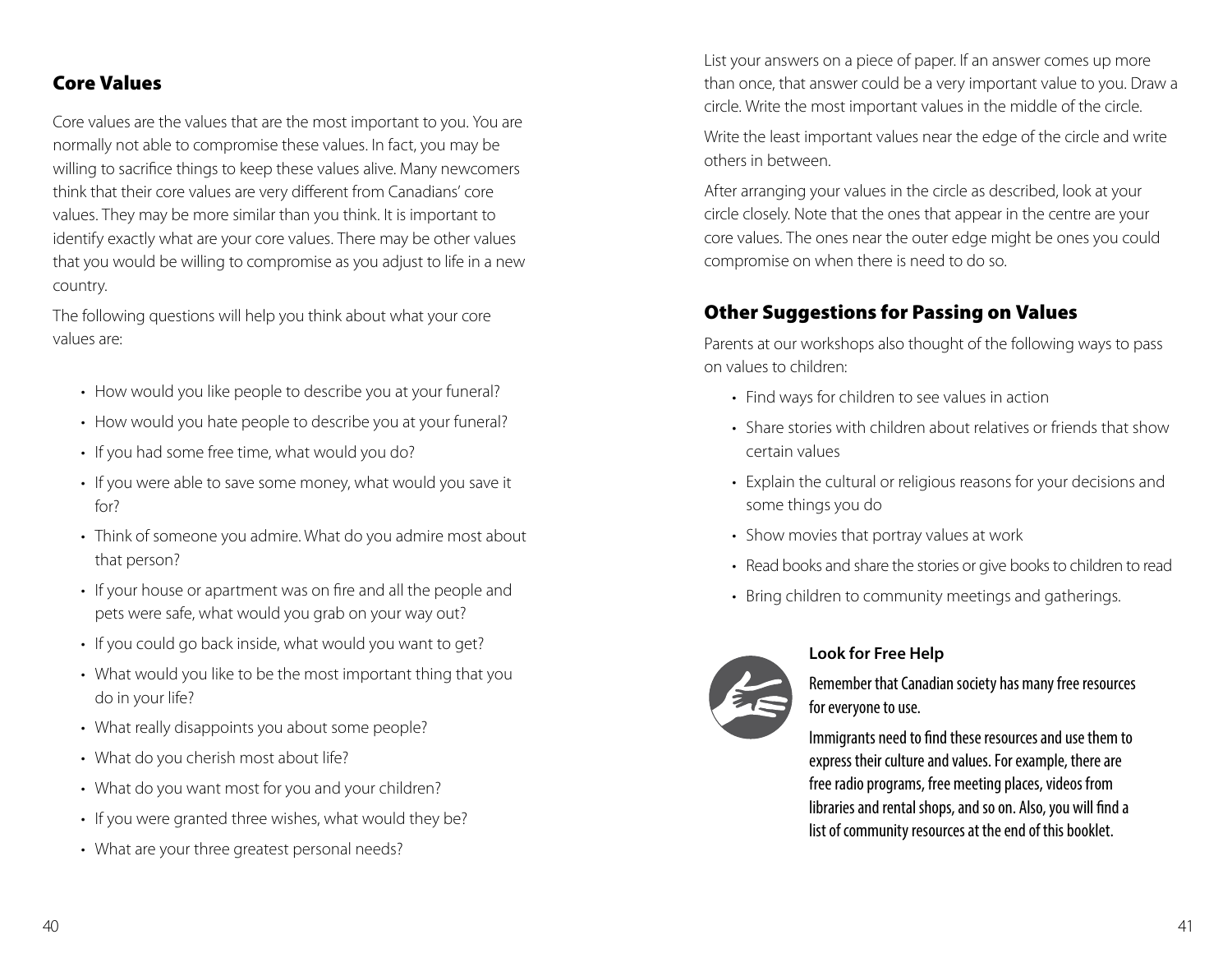*Our families may look different but we want the best for our children.*

> *Let's respect and learn from different parenting styles.*



My dad reading a<br>Story to us Christine Atid

# Resources in Your Community

### **Health and community services are available with interpretation when you dial these numbers:**

**911** - Emergency number for Health, Fire, and police . Dial the number and ask for your emergency required service

**211** - Information and referrals and directions for community and social services

**811** - Speak to a nurse and get quick recommendations regarding minor health problems

**311** - Information about municipal services: Metro Transit, Waste Collection and Recreation

### **Halifax Public Libraries**

Libraries play a vital role in everyone's life progress in Canada. They not only provide books, music and videos, it's also a study centre for students, and a place for social and educational programs to everyone. You can make suggestions to the information desk staff regarding books and videos in your own language or religion.

Phone: 902-490-5753 www.halifaxpubliclibraries.ca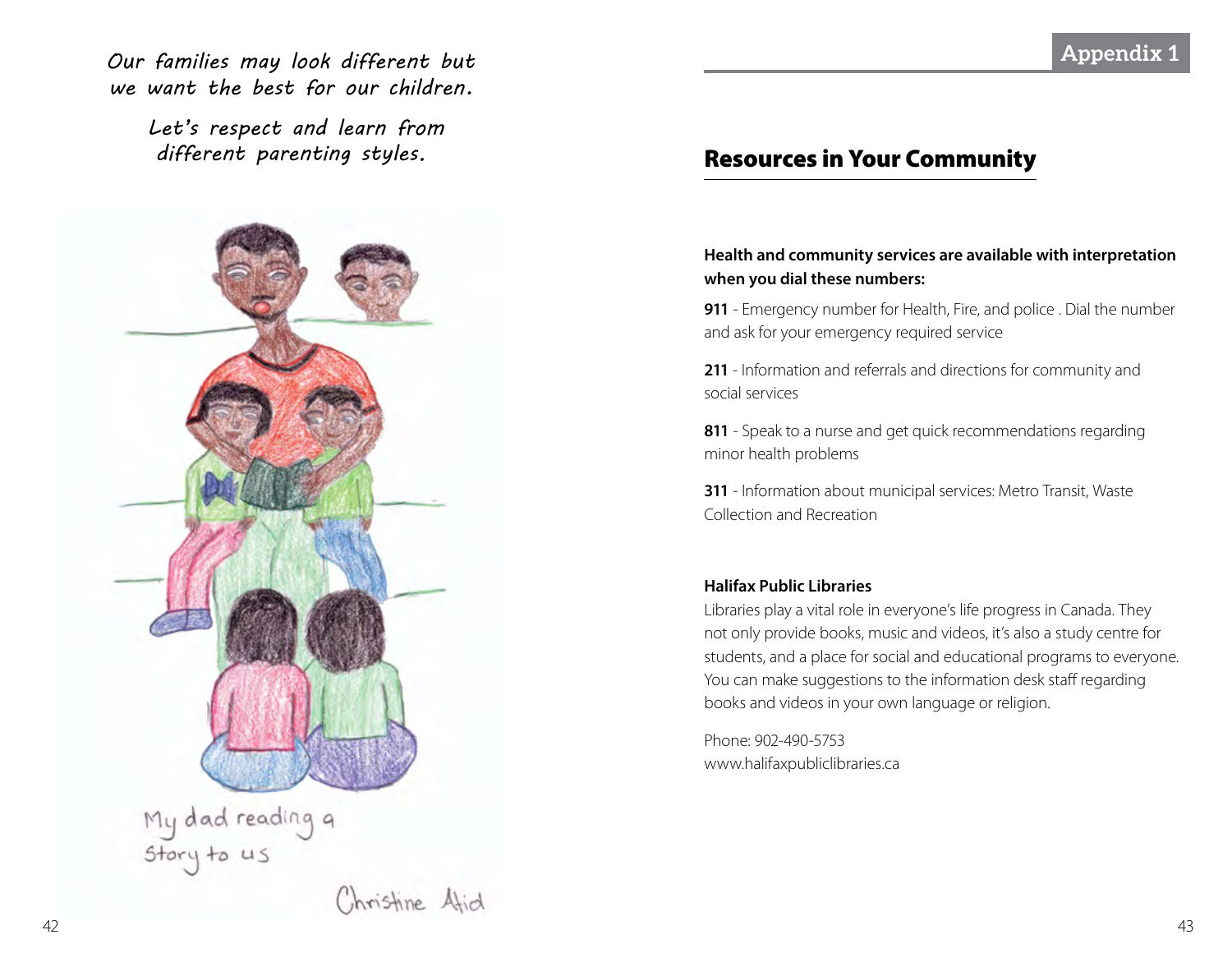# Family Resource Centres

Family resource centres help families and individuals in the community. Their programs include parenting workshops, parent and child groups, academic upgrading, health and wellness, individual counselling and stress management. There is no charge for programs. There is free childcare at the centres for most programs.

#### **Bayers Westwood Family Resource Centre**

3499 McAlpine Avenue Halifax, NS Phone: 902-454-9444 www.bayerswestwoodfrc.com

### **Chebucto Family Centre**

3 Sylvia Ave, Spryfield Halifax, NS Phone: 902-479-3031 www.homeoftheguardianangel.ca

#### **Fairview Family Resource Centre**

6 Titus Street, off Lace Wood Drive Halifax, NS Phone: 902-443-9569 www.ffcns.ca

#### **Dartmouth Family Resource Centre**

107 Albro Lake Road Dartmouth, NS Phone: 902-464-8234 www.dartmouthfamilycentre.ca

### **Memory Lane Family Place**

22 Memory Lane Lower Sackville, NS Phone: 902-864-6363 www.memorylanefamilyplace.com

### **BRAVE**

Centre for Building Resilience through Anti-Violence Education Child and School Consultant, 318-7071 Bayers Road Halifax, NS Phone: 902-422-3777 www.iambrave.ca

#### **Parents and Children Together**

Suite 102, 1114 Cole Harbour Road Dartmouth, NS Phone: 902-434-8952 www.parentsandchildrentogether.info

### Resources for Parents

#### **Canadian Association of Family Resource Program**

Multilingual Resources for Parents FRP FRP Canada Multilingual Parenting Information www.welcomehere.ca

### **About Kids Health**

Your questions get answered by The Hospital for Sick Children in many languages: Arabic, Spanish, Punjabi, Chinese, etc. www.aboutkidshealth.ca

#### **Loving Care Books**

There are four books free to all Nova Scotia families. The first three books are available online and in print: Birth to Six Months, Six to Twelve Months, and One to Three Years. Public Health Services will mail parents a set of these 3 books. The fourth book, Parents and Families, is separate but also available on request.

Phone: 902-481-5800 www.novascotia.ca/dhw/lovingcare

### **Boys & Girls Clubs of Greater Halifax**

Main Office (Administration) 50 Caledonia Road, Dartmouth NS B2X 1K8 902-435-3204 or info@bgcgh.ca Program Locations: East Dartmouth: 902-435-3364 North Dartmouth: 902-463-1210 Cole Harbour: 902-462-7148 www.bgcgh.ca

# Prenatal, Postnatal and Early Childhood Support

### **Doula Program, Chebucto Family Centre Prenatal Services**

3 Sylvia Avenue, Spryfield, NS Phone: 902-479-3031 ext. 347 www.homeoftheguardianangel.ca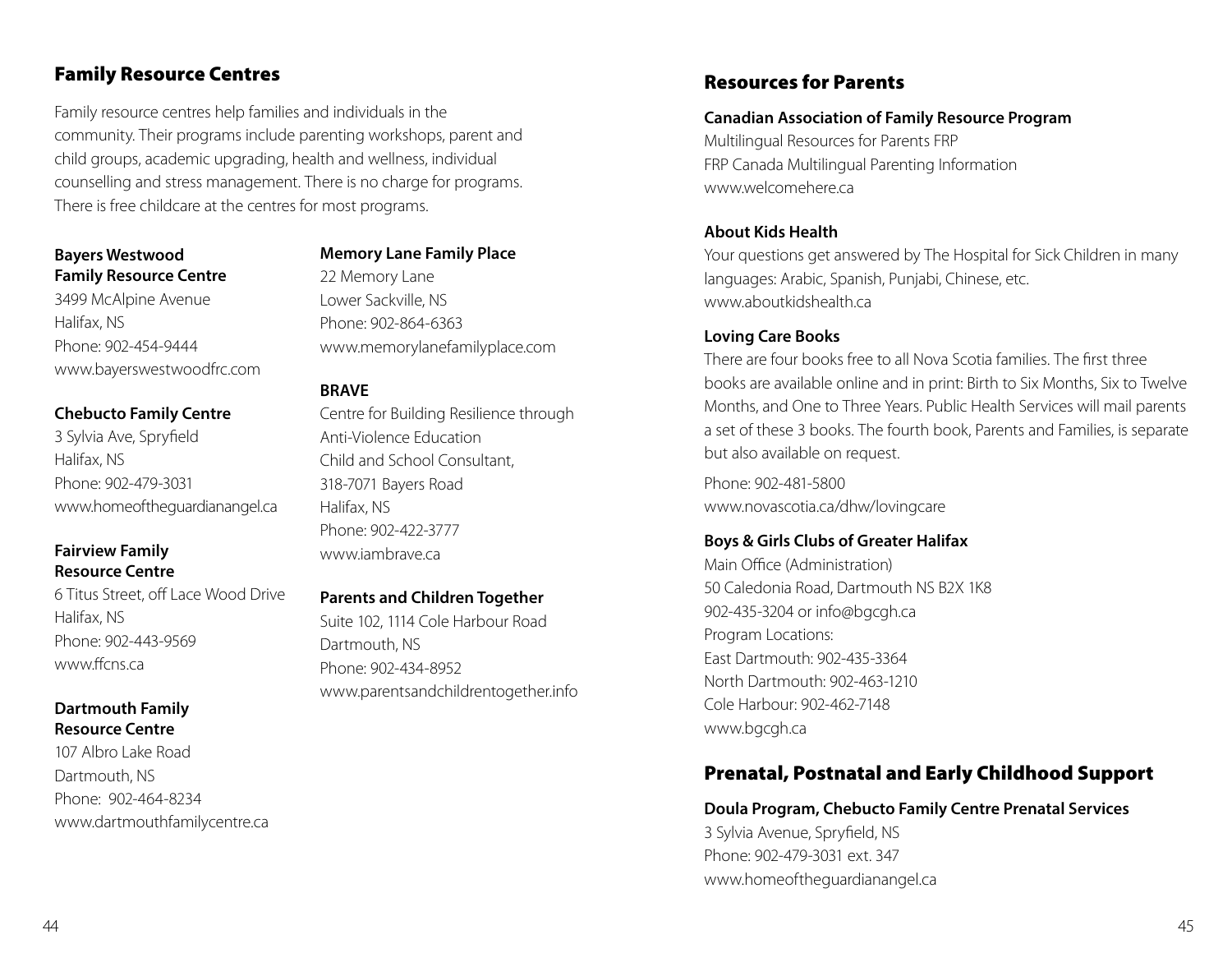### **Family SOS**

Provides low-income pregnant women and new mothers with information and emotional support. 2006 Gottingen Street, Halifax, NS Phone: 902-455-5551 www.familysos.ca

### **La Leche League**

Helps with breastfeeding concerns/problems Dartmouth, NS Phone: 902-470-7029 www.lllc.ca

# Parent Support Groups and Centres

### **ISANS Parent Support Group**

Brings newcomer parents together to share and learn from each other. 6960 Mumford Road, Suite 2120, Halifax, NS Phone: 902-423-3607 www.isans.ca

### **Extra Support for Parents Group (ESP)**

A peer support program which gives emotional support and reassurance, help with infant care and information. Volunteers can visit you. For parents who have children of ages one day to six months. IWK Health Centre 5850/5980 University Avenue, Halifax, NS Phone: 902-470-8888 www.aboutkidshealth.ca

### **The Incredible Years**

Parenting Education program offered by IWK Primary Health. Available to parents of children ages 6 to 12 who live or see a family doctor in the following areas: Dartmouth, Spryfield, Sambro Loop, Clayton Park, Fairview, Armdale, Halifax. Phone: 902-470-7111

#### **Veith House/In Home Parenting Program**

The program provides families with parenting education, support and information in their own homes. 3115 Veith Street, Halifax, NS Phone: 902-453-4320 www.veithhouse.com

#### **Parents of Multiple Births Association**

This service is devoted for parents with twins, triplets or more. 961 Bedford Highway, Halifax, NS Phone: 902-435-3403 www.pomba.ca

# Child Protection Services

For dealing with issues related to children and families, investigation of alleged abuse, adoptions, foster homes and foster group homes, services to single parents, childcare services (out of home).

### **Cobequid Multi-Service Centre**

Bedford/Sackville 70 Memory Lane, Lower Sackville Phone: 902-865-5750

**Dartmouth District Office Department of Community Services** Dartmouth Professional Centre Suite 400, 277 Pleasant Street, Dartmouth, NS Phone: 902-424-3298

**Cole Harbour District Office Department of Community Services**

Cole Harbour Place, 3rd Floor, 51 Forest Hills Parkway Dartmouth, NS Phone: 902-435-7472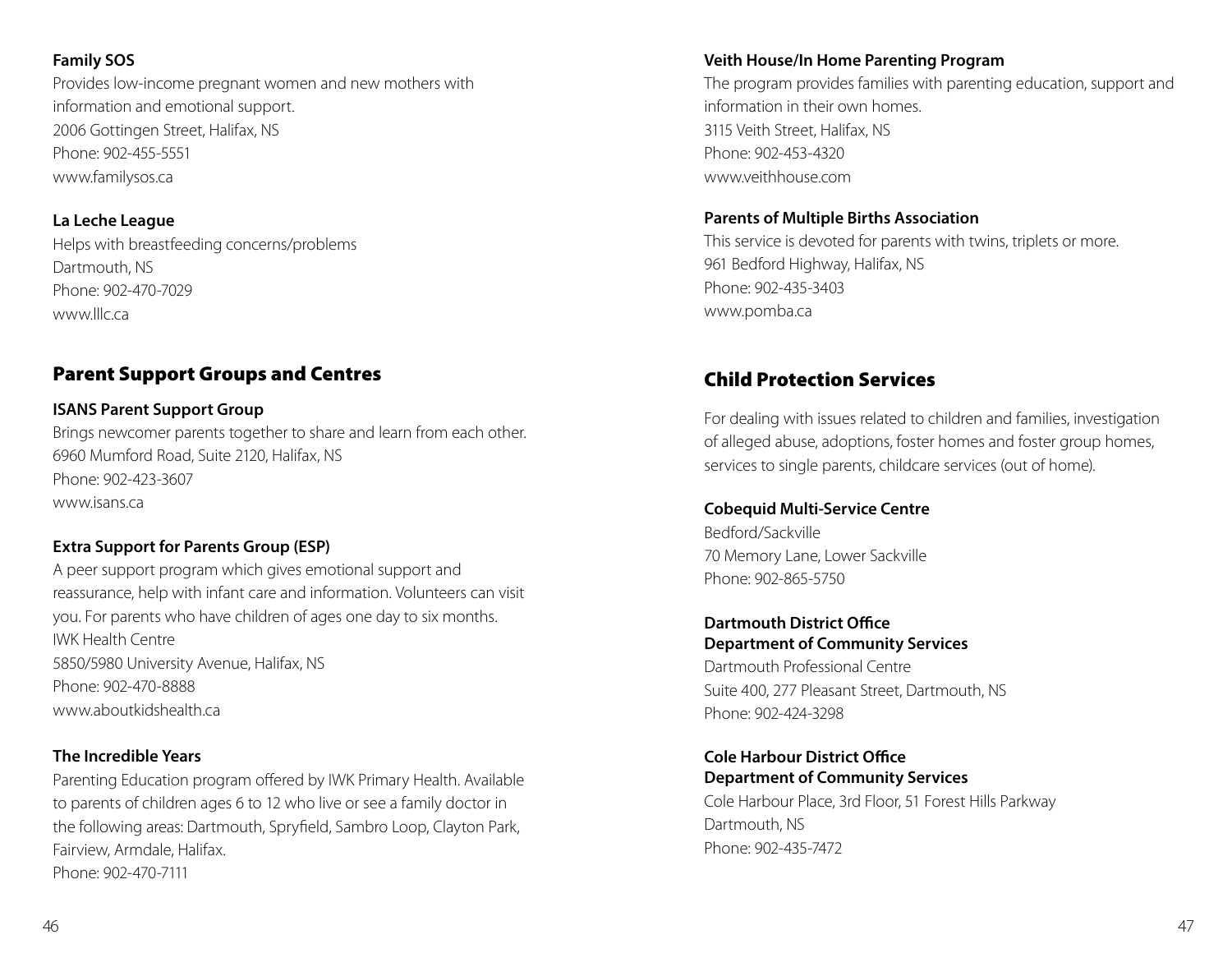**Children's Welfare**  6009 Quinpool Road, 4th floor, Halifax, NS Phone: 902-425-5420

### Crisis Intervention

**ISANS Outreach Crisis Intervention** Phone: 902-423-3607 www.isans.ca

**Bryony House** 3358 Connaught Avenue, Halifax, NS Phone: 902-423-7183 www.bryonyhouse.ca

**Mental Health Mobile Crisis Team** Help Line 24 hours: 902-429-8167 Toll Free: 1-888-429-8167

**IWK Health Centre Emergency Team** On-Call Crisis Worker Phone: 902-470-8623

# Legal Help

**Legal Information Society of Nova Scotia**  5523 B Young Street, Halifax, NS Phone: 902-454-2198, Fax: 902-455-3105 www.legalinfo.org/access-legal-help-ns.html

**Nova Scotia Legal Aid Youth & Criminal Law**  5475 Spring Garden Road, Halifax, NS Phone: 902-420-6583 www.nslegalaid.ca

**Nova Scotia Legal Aid Family Law** 2830 Agricola Street, Halifax, NS Phone: 902-420-3450 www.nsfamilylaw.ca

**Dalhousie Legal Aid** 2209 Gottingen Street, Halifax, NS Phone: 902-423-8105 www.dal.ca/faculty/law/dlas.html

### Settlement and Language Services

**Immigrant Services Association of Nova Scotia (ISANS)**  6960 Mumford Road, Suite 2120, Halifax, Nova Scotia Phone: 902-423-3607 Fax: 902-423-3154 www.isans.ca

**YMCA Centre for Immigrant Programs**

65 Main Avenue, Halifax, NS Phone: 902-457-9622 Fax: 902-457-0386 www.ymcahrm.ns.ca

**Immigration Francophone Nouvelle-Écosse**

6960 Mumford Road, Suite 2085, Halifax, NS Phone: 902-433-0439 www.immigrationfrancophonene.ca

**African Diaspora Association of the Maritimes (ADAM)** 

3200 Kempt Rd #202, Halifax, NS Phone: 902-404-3670 www.admamns.ca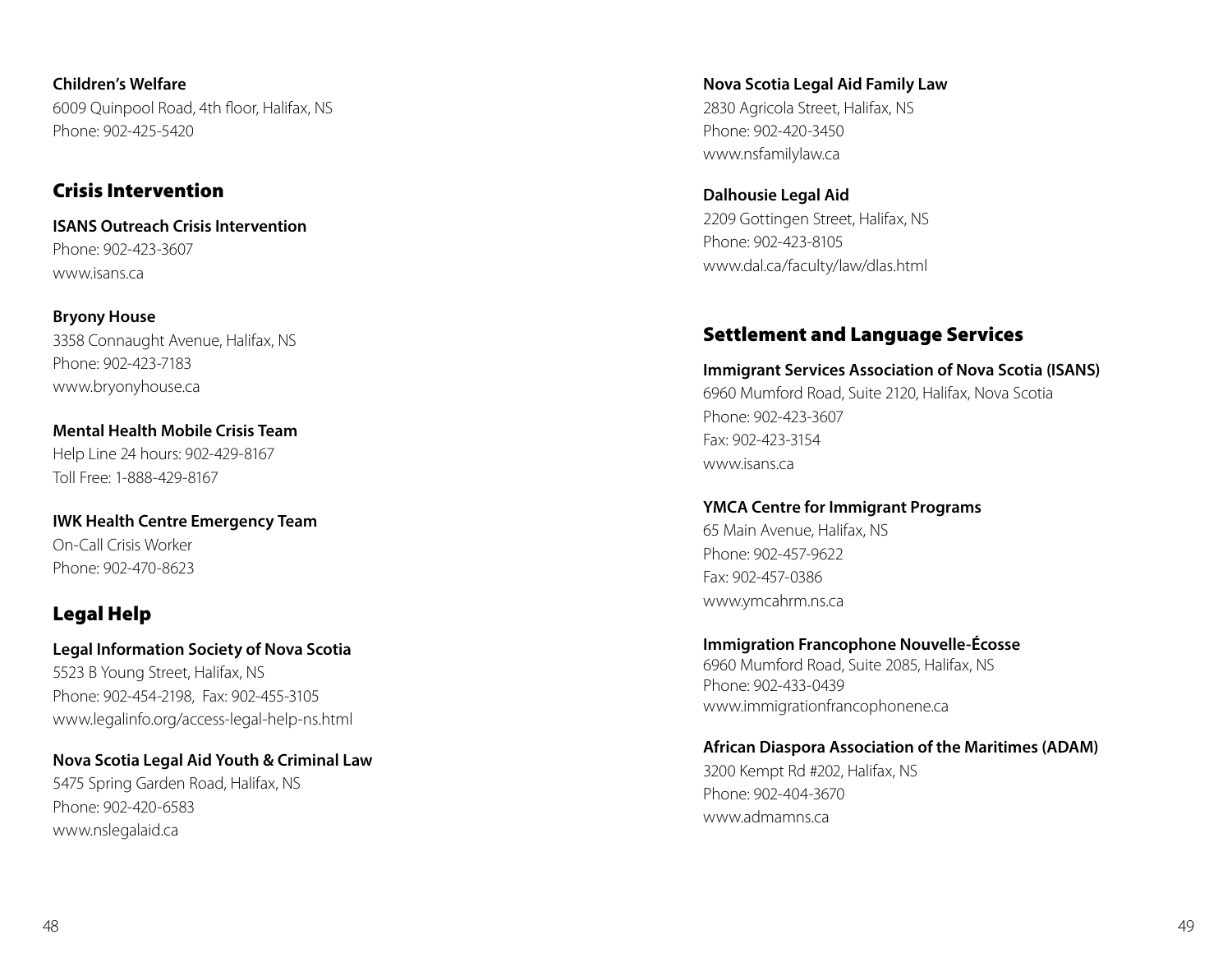### **Multicultural Association of Nova Scotia (MANS)**

1113 Marginal Road, Halifax, NS Phone: 902-423-6534 Fax: 902-422-0881 www.mans.ns.ca

#### **Halifax Regional School Board Adult EAL (with daycare facility)**

• Bedford Highway, Halifax, NS

• St. Agnes Church, Mumford Road, Halifax, NS

Phone: 902-421-7779

• Forsyth Adult Learning Centre, 136 Pinecrest Drive, Dartmouth, NS Phone: 902-464-2868

# Children and Family Services Act

# Child in Need of Protective Services

[22(1) in this section, "substantial risk" means a real chance of danger that is apparent on the evidence.]

Section 22 (2) A child is in need of protective services where:

(a) the child has suffered physical harm, inflicted by a parent or guardian of the child or caused by the failure of a parent or guardian to supervise and protect the child adequately;

(b) there is a substantial risk that the child will suffer physical harm inflicted or caused as described in clause (a); [risk of physical harm]

(c) the child has been sexually abused by a parent or guardian of the child, or by another person where a parent or guardian of the child knows or should know of the possibility of sexual abuse and fails to protect the child;

(d) there is a substantial risk that the child will be sexually abused as described in clause (c); [risk of sexual abuse]

(e) a child requires medical treatment to cure, prevent or alleviate physical harm or suffering, and the child's parent or guardian does not provide, or refuses or is unavailable to is unable to consent to the treatment;

(f) the child has suffered emotional harm, demonstrated by severe anxiety, depression, withdrawal, or self-destructive or aggressive behaviour and the child's parent or guardian does not provide, or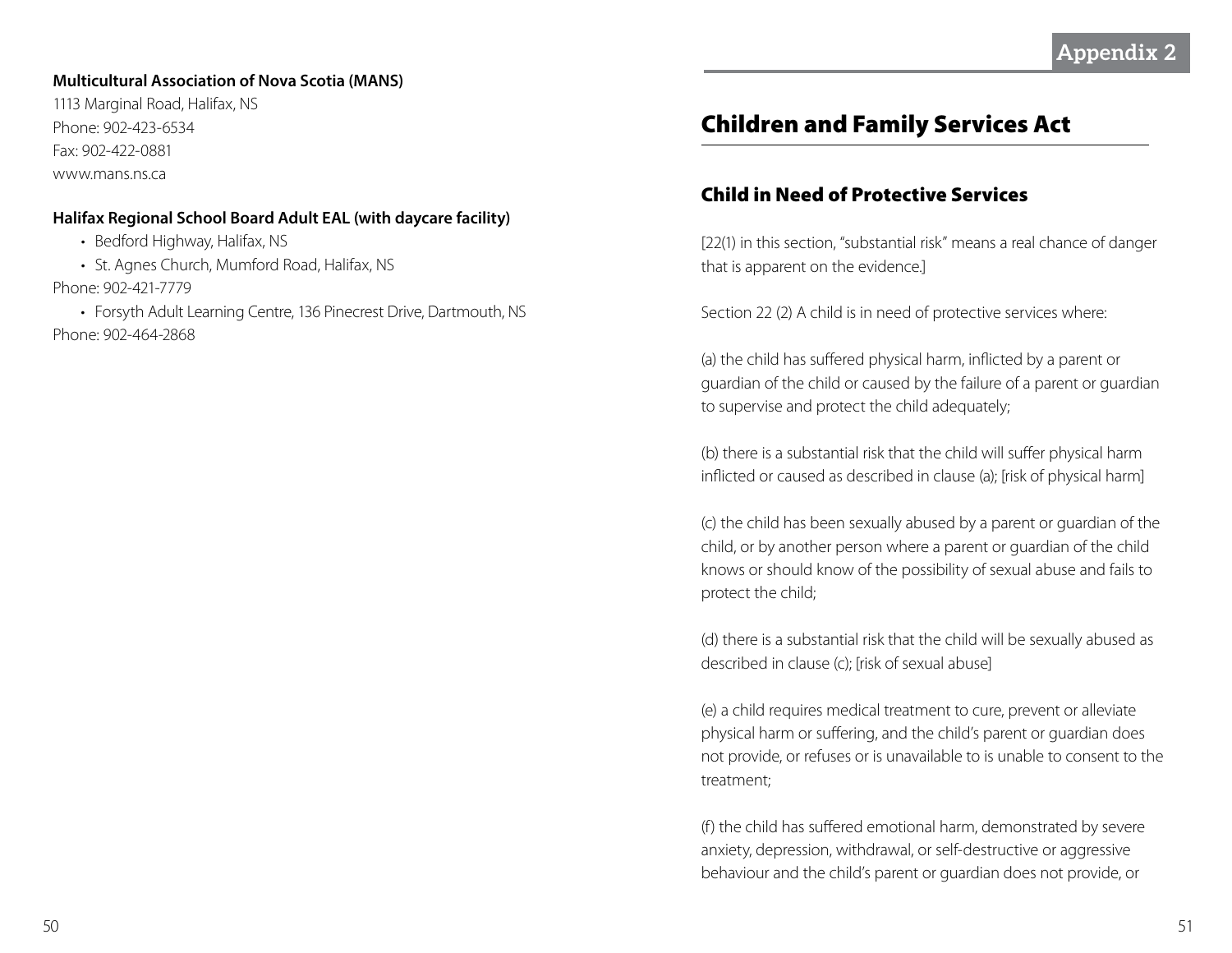refuses or is unavailable or unable to consent to, services or treatment to remedy or alleviate the harm;

(g) there is a substantial risk that the child will suffer emotional harm of the kind described in clause (f), and the parent or guardian does not provide, or refuses or is unavailable or unable to consent to, services or treatment to remedy or alleviate the harm; [risk of emotional harm]

(h) the child suffers from a mental, emotional or developmental condition that, if not remedied, could seriously impair the child's development and the child's parent or guardian does not provide, or refuses or is unavailable or unable to consent to, services or treatment to remedy or alleviate the condition;

(i) the child has suffered physical or emotional harm caused by being exposed to repeated domestic violence by or towards a parent or guardian of the child, and the child's parent or guardian fails or refuses to obtain services or treatment to remedy or alleviate the violence;

(j) the child has suffered physical harm caused by chronic and serious neglect by a parent or guardian of the child, and the parent or guardian does not provide, or refuses or is unavailable or unable to consent to, services or treatment to remedy or alleviate the harm;

(ja) there is a substantial risk that the child will suffer physical harm inflicted or caused as described in clause (j); [risk of physical harm due to neglect]

(k) the child has been abandoned, the child's only parent or guardian has died or is unavailable to exercise custodial rights over the child and has not made adequate provisions for the child's care and custody, or the child is in the care of an agency or another person and the parent or guardian of the child refuses or is unable or unwilling to resume the child's care and custody;

(l) the child is under twelve years of age and has killed or seriously injured another person or caused serious damage to another person's property, and services or treatment are necessary to prevent a recurrence and a parent or guardian of the child does not provide, or refuses or is unavailable or unable to consent to, the necessary services or treatment; [under twelve and serious crime]

(m) the child is under twelve years of age and has on more than one occasion injured another person or caused loss or damage to another person's property, with the encouragement of a parent or guardian of the child or because of the parent or guardian's failure or inability to supervise the child adequately. [under twelve chonic crime]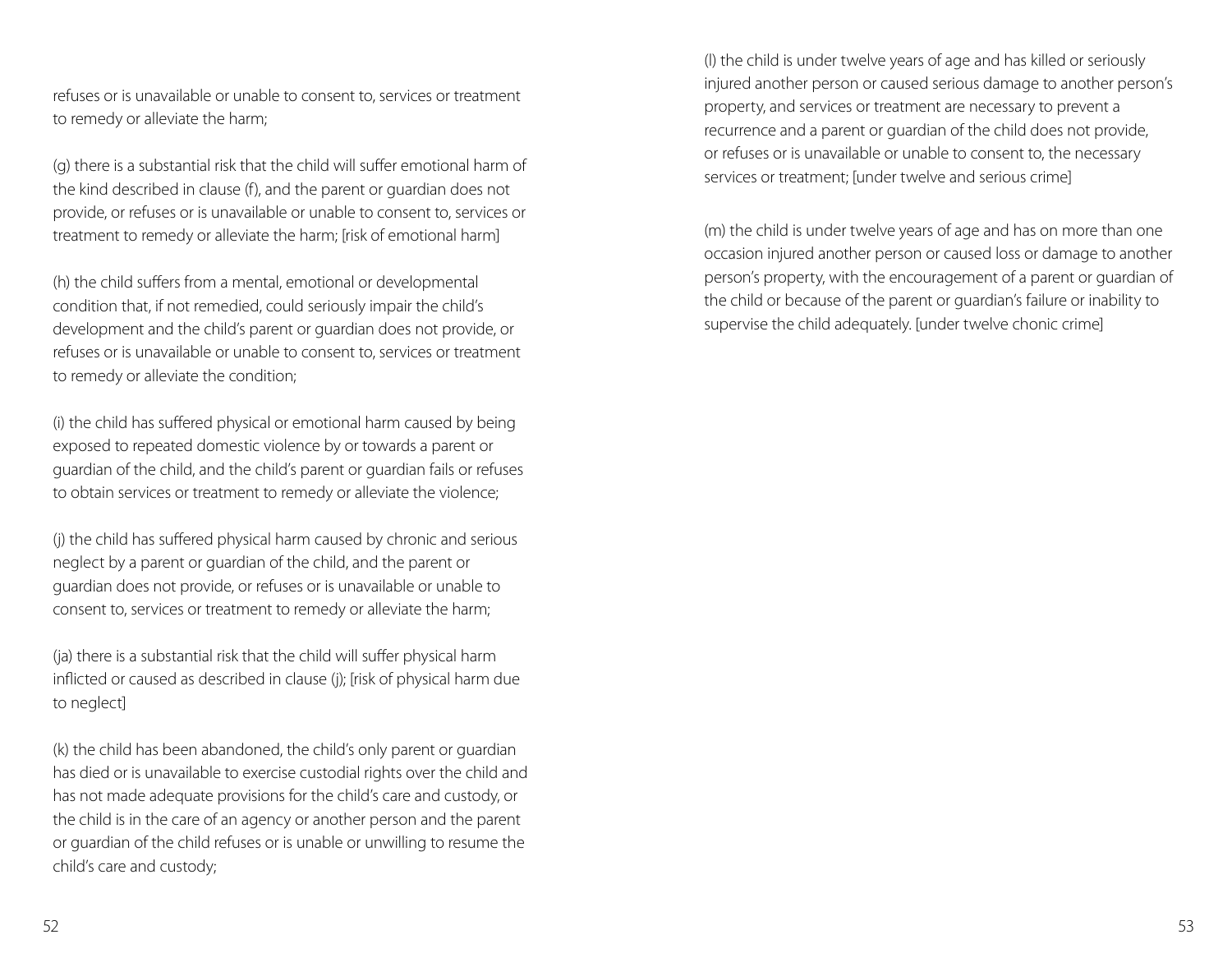# References

1. Coloroso, Barbara, 1995. *Kids are Worth It! Giving Your Child the Gift of Inner Discipline*. Toronto: Somerville House Books Ltd.; *P.a.l.s. (Parent Assist Learning and Schooling), Participant's Manual: Parenting Skills*. 1994. Saint- Joseph, New Brunswick: Memramcook Institute.

2. Coloroso 1995, 2002

3. *P.a.l.s. (Parent Assist Learning and Schooling), Participant's Manual: Parenting Skills*. 1994. Saint- Joseph, New Brunswick: Memramcook Institute.

4. P. a. l. s. 1994

5. Steinem, Gloria, 1992. *Revolution From Within: A Book of Self-Esteem*. Boston: Little, Brown and Company.

6. Steinem, 1992

7. Clarke, Jean Illsley, 1998. *Self-Esteem: A Family Affair*. Centre City, Minnesota: Hazelton.

8. Jean Ilsley Cark, *Growing up Again, Parenting our Children, Parenting Ourselves.*

9. This idea is based on Coloroso's work.

10. All examples in this portion are derived from *Parenting in a Culturally Diverse Society*, Manual and Video, 1995. The Children Aid Society of Ottawa-Carleton.

11. Barbara Coloroso

12. Derived in part from: *Keeping the Peace at Home*, Sunburts Communications, Parent and Child Videos, Pleasantville, NY.

# Other References Used

Faber, Adele and Mazlish, Elaine, 1980. *How to Talk So Kids Will Listen and Listen So Kids Will Talk*. New York, NY: Avon Books.

Phelan, Thomas W., 1996. *Self-Esteem Revolutions in Children*. Glen Ellyn, Illinois: Child Management Inc.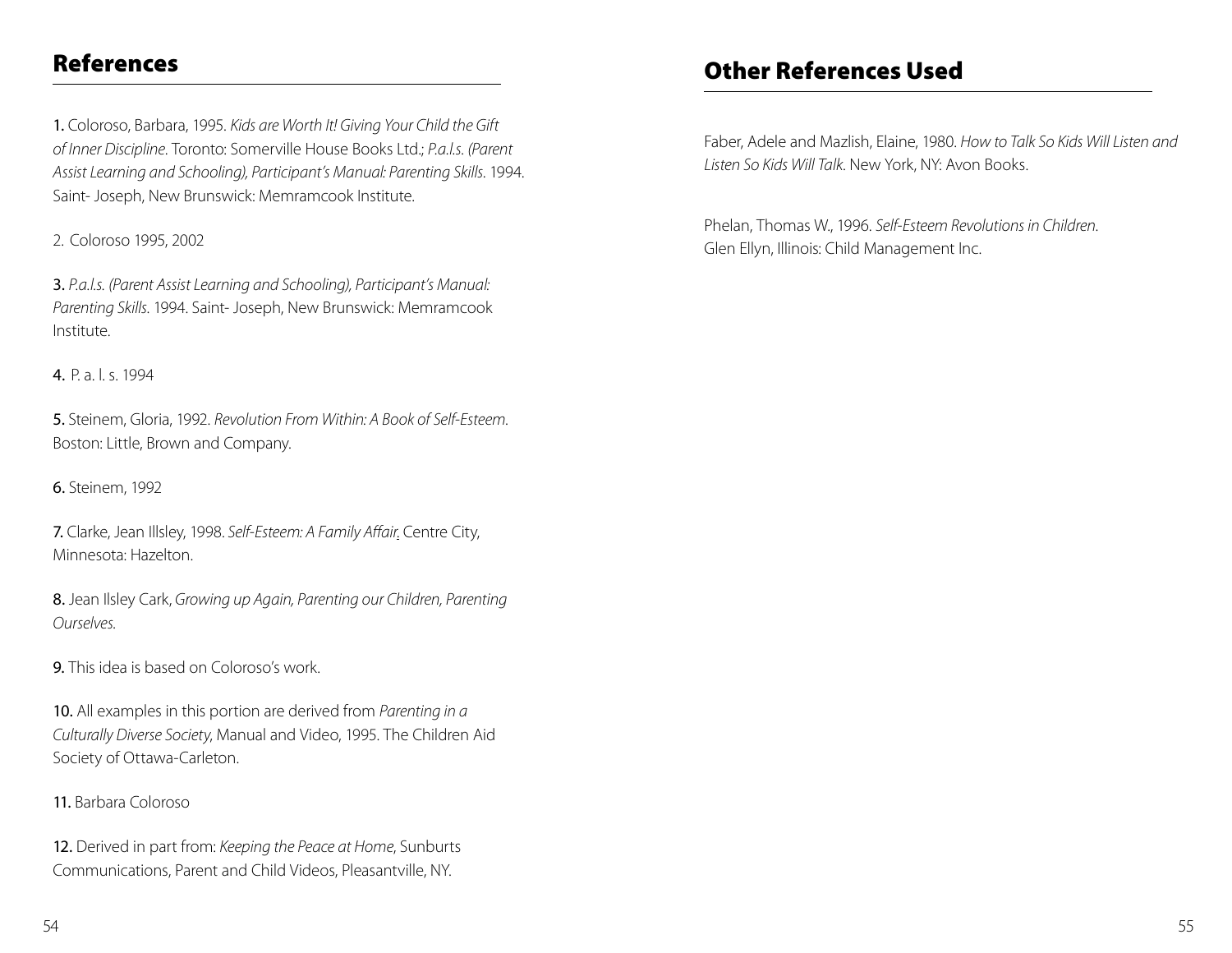*It is a good time to think about your ways of raising your children.*



We are playing outside